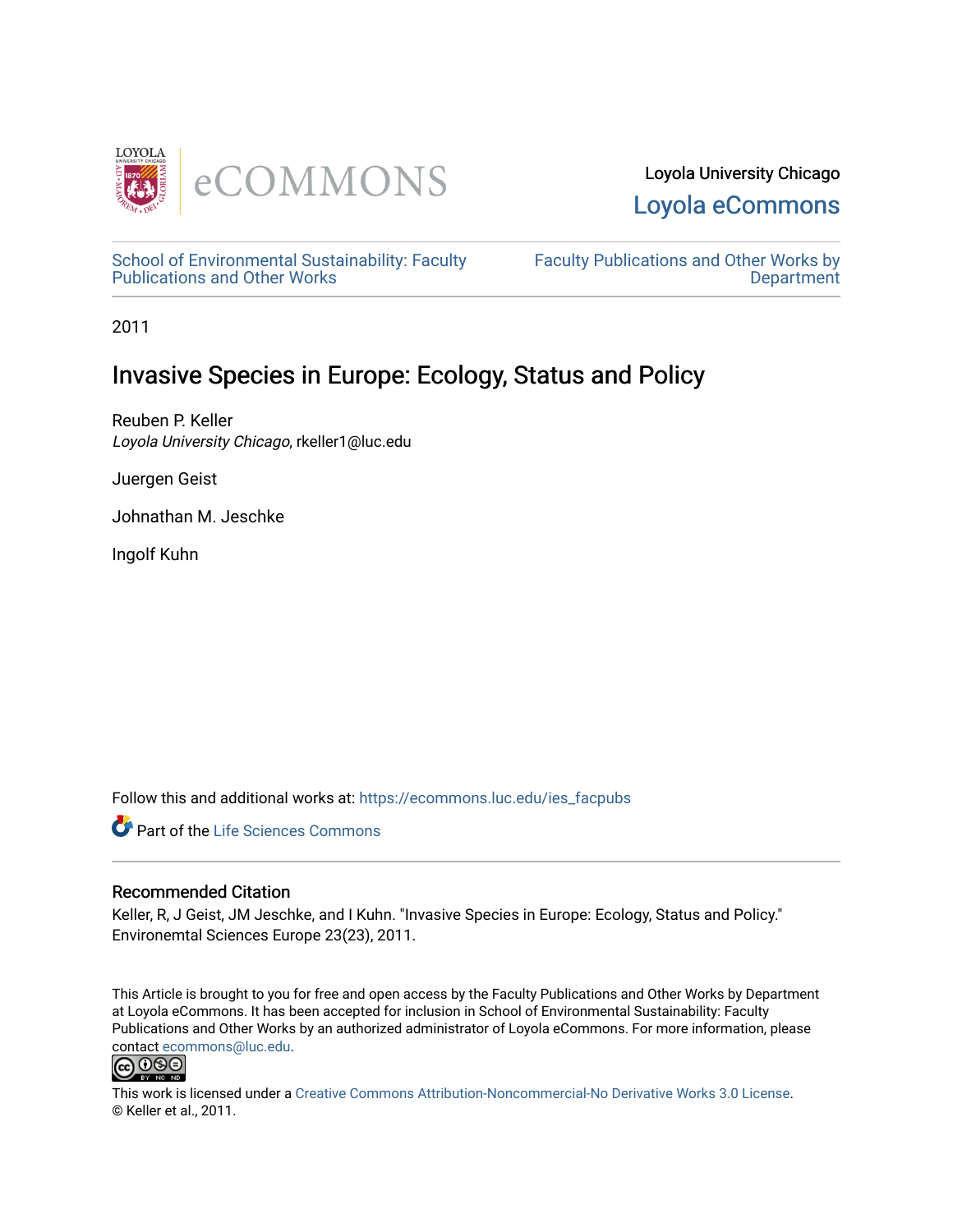# COMM EN TARY Open Access

# Invasive species in Europe: ecology, status, and policy

Reuben P Keller<sup>1\*</sup>, Juergen Geist<sup>2†</sup>, Jonathan M Jeschke<sup>3†</sup> and Ingolf Kühn<sup>4†</sup>

## Abstract

Globalization of trade and travel has facilitated the spread of non-native species across the earth. A proportion of these species become established and cause serious environmental, economic, and human health impacts. These species are referred to as invasive, and are now recognized as one of the major drivers of biodiversity change across the globe. As a long-time centre for trade, Europe has seen the introduction and subsequent establishment of at least several thousand non-native species. These range in taxonomy from viruses and bacteria to fungi, plants, and animals. Although invasive species cause major negative impacts across all regions of Europe, they also offer scientists the opportunity to develop and test theory about how species enter and leave communities, how nonnative and native species interact with each other, and how different types of species affect ecosystem functions. For these reasons, there has been recent growth in the field of invasion biology as scientists work to understand the process of invasion, the changes that invasive species cause to their recipient ecosystems, and the ways that the problems of invasive species can be reduced. This review covers the process and drivers of species invasions in Europe, the socio-economic factors that make some regions particularly strongly invaded, and the ecological factors that make some species particularly invasive. We describe the impacts of invasive species in Europe, the difficulties involved in reducing these impacts, and explain the policy options currently being considered. We outline the reasons that invasive species create unique policy challenges, and suggest some rules of thumb for designing and implementing management programs. If new management programs are not enacted in Europe, it is inevitable that more invasive species will arrive, and that the total economic, environmental, and human health impacts from these species will continue to grow.

Keywords: Alien species, Biodiversity conservation, Biological invasions, Biotic resistance, Impacts of invasive species, Management, Pathways, Policy, Tens rule, Vectors

#### Introduction

Globalization has integrated widely dispersed human communities into a worldwide economy. This process provides many benefits through the movement of people and goods, but also leads to the intentional and unintentional transfer of organisms among ecosystems that were previously separate [[1\]](#page-14-0). Some of these species become established beyond their native range, a subset of these spread, and some of these have negative impacts and are termed invasive [[2](#page-14-0)]. Although not all species moved beyond their native range become established [[3\]](#page-14-0), the large number of species transported and the range of



Europe has been a centre for international trade for many centuries and has consequently seen the establishment of a large number of species. Some of these species have positive effects, including a subset of those introduced to enhance fisheries. Many other species, however, cause large negative impacts. These species cover a broad taxonomic range - from viruses and bacteria to fungi, plants, and animals - and affect all European nations and regions [[6](#page-14-0)]. Where timelines are available, the number of non-native species established in Europe is generally increasing exponentially in freshwater [[8](#page-14-0)] and terrestrial ecosystems [[5](#page-14-0),[8](#page-14-0)-[11](#page-14-0)]. This



© 2011 Keller et al; licensee Springer. This is an Open Access article distributed under the terms of the Creative Commons Attribution License [\(http://creativecommons.org/licenses/by/2.0](http://creativecommons.org/licenses/by/2.0)), which permits unrestricted use, distribution, and reproduction in any medium, provided the original work is properly cited.

<sup>\*</sup> Correspondence: [rpkeller@uchicago.edu](mailto:rpkeller@uchicago.edu)

<sup>†</sup> Contributed equally <sup>1</sup>

<sup>&</sup>lt;sup>1</sup> Program on the Global Environment, University of Chicago, Chicago IL 60637, USA

Full list of author information is available at the end of the article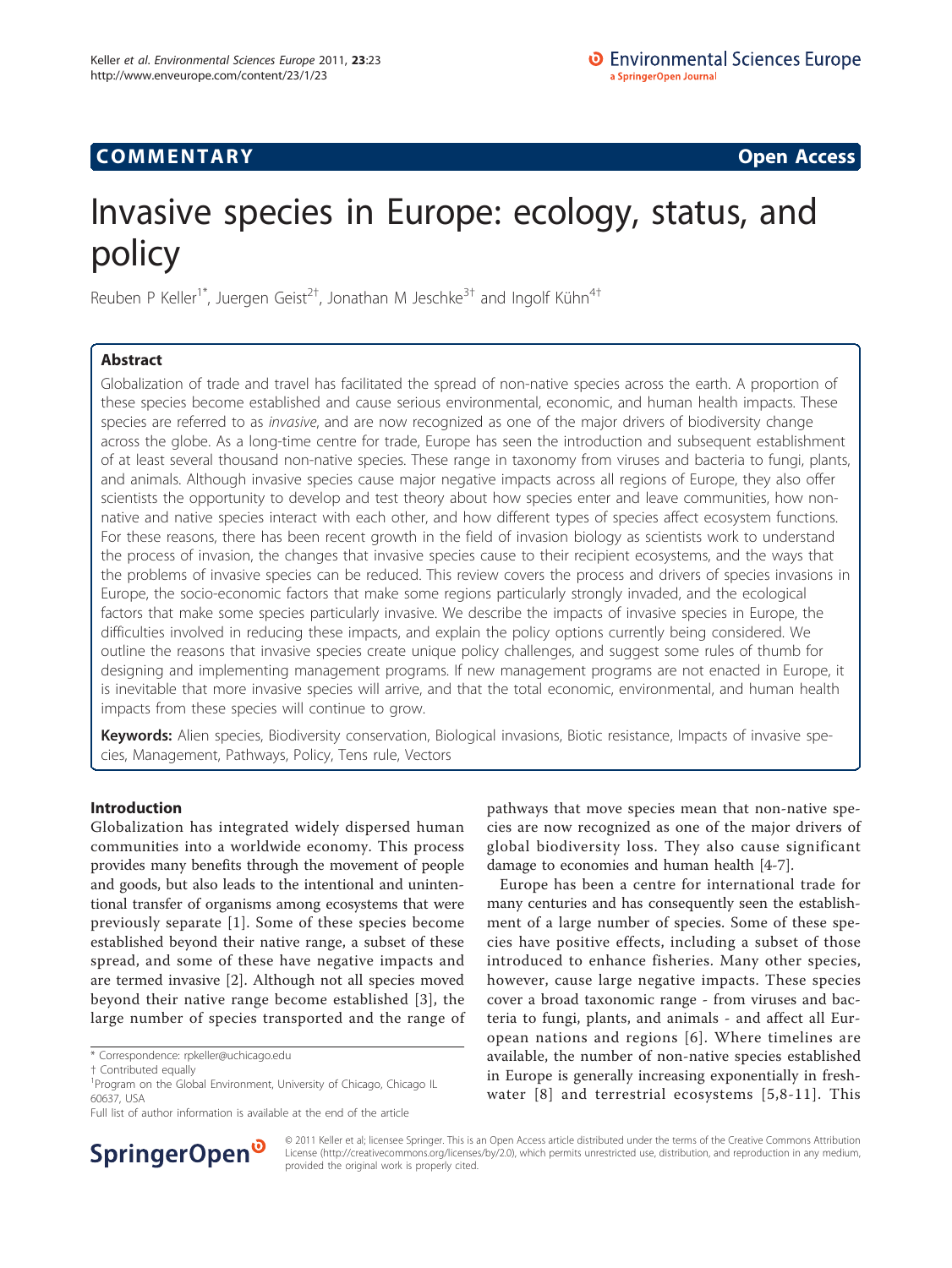pattern is consistent with exponential increases in trade and travel [[5\]](#page-14-0). Without increased efforts to manage pathways of introduction, the number of invasive species will continue to grow. Indeed, because there is often a significant lag period between species introduction and spread, it is likely that many future invasions have already been set in motion [\[12,](#page-14-0)[13](#page-15-0)]. Consequently, the task of designing policies to reduce the transport and release of non-native species, and to manage those already established, has become a large priority for both national governments within Europe, and for the European Union [\[14,15\]](#page-15-0).

In contrast to their negative impacts, non-native species offer large opportunities for ecologists to test fundamental theory [[16,17](#page-15-0)]. In many cases, established nonnative species spread rapidly into new ecosystems. These species interact with native species through competition, predation, herbivory, introduction of disease, and resource use. When carefully studied, the effects of these perturbations allow insight into basic ecological processes. For example, community ecology seeks to understand why certain species communities exist (or do not), and how species within those communities interact. Because invasions involve new species entering communities and interacting with resident species, they offer insight into these patterns and processes. The very real need to better understand the process of invasion so that native habitats can be conserved, combined with opportunities to test fundamental ecological processes, has led to huge recent growth in the field of invasion biology (e.g. [\[18\]](#page-15-0)), including in Europe.

The goal of this paper is to review the ecology and current status of non-native species in Europe, and to outline a framework for policy to reduce their number and impacts. We begin with a description of the invasion process through which non-native species are introduced, become established, and may then go on to have negative impacts. This structures the sections that follow which cover the pathways of species introduction, the characteristics of habitats and species that lead to establishment, the number of non-native species in Europe, and their impacts. Finally, we describe some characteristics of species invasions that create unique challenges compared to other environmental issues. We propose some general principles to govern the policy response to the risks from invasive species. Throughout the paper, we discriminate among three groups of organisms: terrestrial animals, terrestrial plants, and aquatic organisms. This distinction corresponds to the published literature, which in many cases is quite divergent among the groups. Our sections about aquatic organisms include both marine and freshwater species. We primarily review material specific to species invasions in Europe, but include work conducted elsewhere as necessary.

#### The invasion process

To become invasive, a species must pass through a number of transitions (e.g. [[2,](#page-14-0)[19](#page-15-0),[20\]](#page-15-0)). First, it must be entrained in a pathway and survive transit, where a pathway is a human-mediated process that facilitates the movement of species from one region to another. When it arrives in a region beyond its native range due to direct or indirect human intervention, it is referred to as introduced. Species that are not able to maintain selfsustaining populations, but that are occasionally found beyond cultivation, are often termed *casual* species. Next, if a species survives, escapes, and begins reproducing without direct human intervention it is referred to as established. Finally, we refer to a species as invasive if it spreads widely and causes measurable environmental, economic, or human health impacts.

Although the process described above is common to all invasions, different terminologies have been proposed, and these are often associated with different taxa or regions. For example, botanists may speak of an invasive plant as one that exceeds some predetermined rates of spread, whether or not it causes negative impacts (e. g. [\[19](#page-15-0)]). While we acknowledge the range of terminologies available, throughout this paper we use the definitions given in the previous paragraph.

The proportion of introduced species that become established can be quite low, as can the proportion of established species that spread and become invasive. These proportions vary with the taxonomy of the species in question, and the regions to which they are introduced. The 'tens rule' was proposed by Williamson [[3\]](#page-14-0) as a rule of thumb to approximate the proportion of species that make it through each step in the invasion process. This rule holds that approximately 10% of introduced species will become established, and approximately 10% of those species will become invasive. Hence, if 100 alien species were introduced, the tens rule holds that one will become invasive. The tens rule was developed with a focus on terrestrial plants, but has been applied by other authors to a wide range of species, often without thoroughly evaluating its validity. For example, recent studies show that for many animal taxa, the percentage of introduced species that become established and the percentage of established species that become invasive can exceed 50% [[5,](#page-14-0)[21](#page-15-0)]. According to the definition of invasive given above, Europe now contains >100 terrestrial vertebrates, >600 terrestrial invertebrates, >300 terrestrial plants, and >300 aquatic species that have become invasive [\[7](#page-14-0)].

The following sections are organized to follow the invasion process. In each, we describe the current state of knowledge about non-native terrestrial animals, plants, and aquatic organisms in Europe. We discuss the dominant pathways of introduction and the characteristics of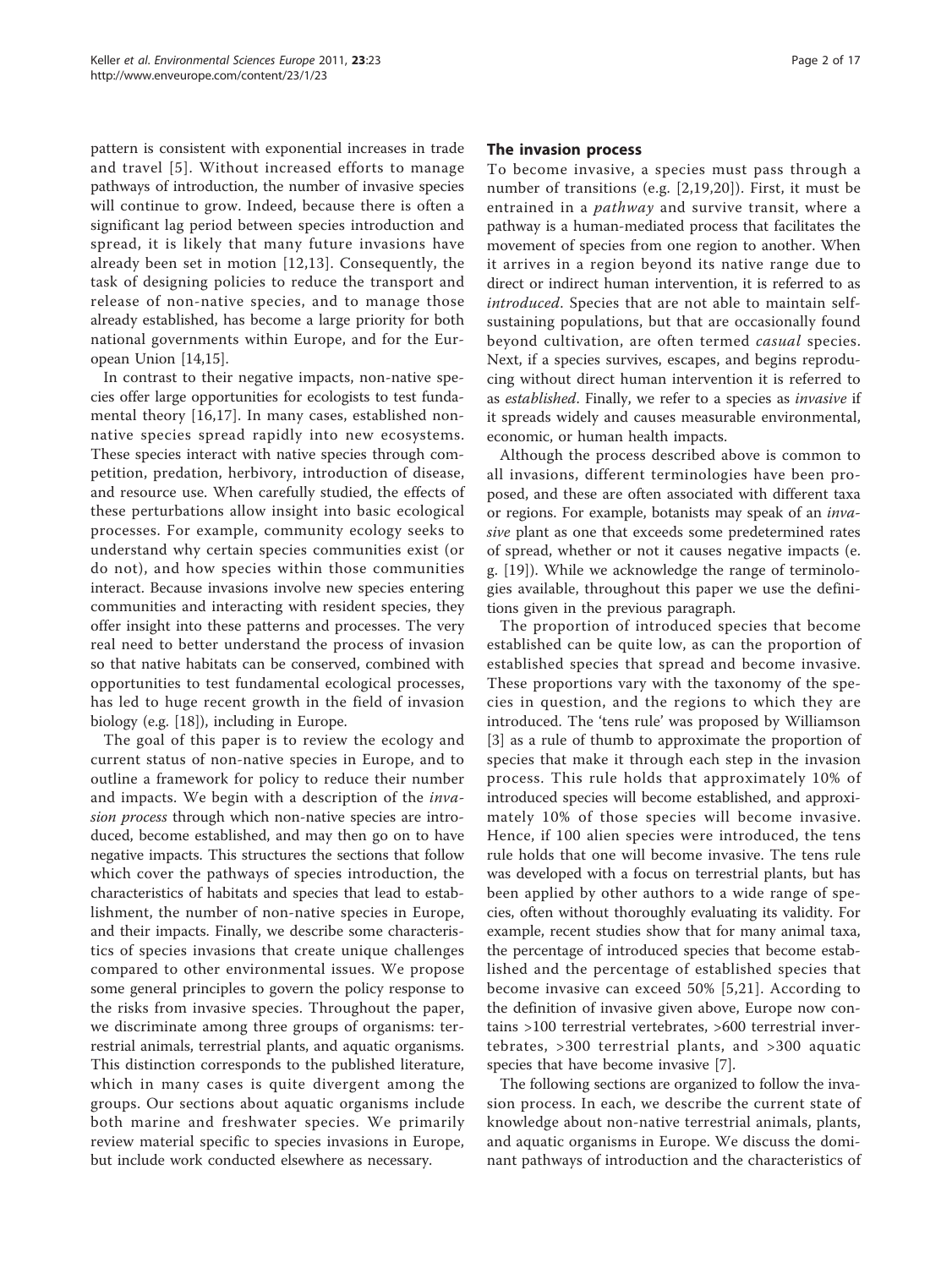ecosystems and species that most often lead to establishment. Next, we give estimates of the number of established non-native species from each group in Europe, and describe their impacts.

#### Introduction pathways

There is a long history of classifying the pathways of non-native species. One of the oldest classifications was developed by Thellung [[22,23\]](#page-15-0) for Central Europe. More recent schemes are from [[9\]](#page-14-0) and [[24\]](#page-15-0), and reviews and syntheses are from [[25](#page-15-0)] and [\[11\]](#page-14-0). Hulme et al. [[9](#page-14-0)], the most recent classification from a European perspective, identified three general mechanisms through which non-native species may enter a new region: importation as or with a commodity, arrival with a transport vector, and dispersal by the species themselves, either along infrastructure corridors (e.g. roads, canals) or unaided. The first of these, transportation as or with a commodity, arises from direct human movement of goods. Transportation as a commodity occurs when people identify a species as having desirable qualities and intentionally move it beyond its native range. Species introduced as commodities can be released intentionally (e.g. stocking animals to create populations for fishing and hunting, introduction of species as biological control agents) or can escape unintentionally (e.g. ornamental plants reproduce and spread beyond gardens, fish in aquaculture facilities escape). Species transportation with a commodity occurs when traded organisms arrive contaminated by non-native species, including diseases and parasites. These contaminants are not introduced intentionally, but may escape to become established and invasive. For example, the crayfish plague disease (Aphamomyces astaci) was introduced to Europe on North American crayfish imported for aquaculture. This disease has escaped, become established, and now infests and endangers native crayfish populations across Europe [[26](#page-15-0)]. Another example is the Asian tiger mosquito (Aedes albopictus), which is native to South-east Asia but has spread to at least 28 countries, including several European countries, on ships as a contaminant of the trade in used car tires [\[27](#page-15-0)].

The second mechanism, arrival with a transport vector, refers to species that hitchhike on human modes of transport to reach regions beyond their native range. Modes of transport include ships (e.g. species in ballast water or attached to hulls), airplanes (e.g. contaminants of cargo, diseases/pests on food carried by passengers), and automobiles (e.g. as seeds caught in mud on tires). The influence of ships has been particularly strong in aquatic ecosystems, with many marine and freshwater species having become harmful invaders after dispersal in or on ships [[28](#page-15-0)]. In Europe, this has included the spread of zebra mussel (Dreissena polymorpha) from the Ponto-Caspian Basin to the Atlantic and U.K. through the river and canal network.

The third mechanism is dispersal by the species themselves, either along infrastructure corridors or unaided. Corridor dispersal occurs when organisms move along canals, railways, roads, and other linear habitats created by humans. Examples include the introduction of species from the Red Sea into the Mediterranean Sea through the Suez Canal [[29\]](#page-15-0). Unaided dispersal occurs when a non-native species becomes established in a neighbouring or nearby ecosystem, and then spreads without human intervention. An example is the continuing spread of invasive horse-chestnut leafminer moth (Camariella ohridella) [\[30\]](#page-15-0) across Europe. Although this species was only introduced into a limited area, it has developed large populations and spread widely. Table [1](#page-4-0) lists a number of important pathways that have transported species that are now established to Europe.

#### Terrestrial animals

Most terrestrial vertebrate animals established in Europe (or elsewhere throughout the world) were intentionally introduced as commodities, e.g. by the pet trade, the live food trade, or as stock for the trade in fur pelts [[9](#page-14-0)[,31-33](#page-15-0)]. Although some of these pathways have been modified and restricted to reduce the risk of invasion, many remain very active. For example, the pet trade remains a dominant pathway for the introduction of new invasive species to Europe [\[31,32](#page-15-0)].

Many other terrestrial animal species, especially invertebrates, have been introduced across Europe unintentionally, mostly as stowaways or contaminants on traded products, on vehicles (e.g. ships), or as diseases/parasites of plants, animals, and humans [[9](#page-14-0),[31-33](#page-15-0)]. In general, much less is known about introductions of species that were introduced unintentionally because they are usually not recorded until they become established.

#### Terrestrial plants

Almost two thirds (62.8%) of the established plant species in Europe were introduced intentionally for ornamental, horticultural, or agricultural purposes. The remaining species were introduced unintentionally, mostly associated with transport vectors, or as contaminants of seeds and other commodities [\[34](#page-15-0)]. Of the terrestrial plant species that have escaped from human cultivation, some were intentionally released (i.e. planted in the wild to 'improve' the landscape), some were contaminants or stowaways, and only a few arrived unaided [[9\]](#page-14-0). Consistent with increases in international trade, there has been a steady increase in the number of established non-native terrestrial plant species discovered in Europe, especially since 1800. Currently, an average of 6.2 species not native to any part of Europe is newly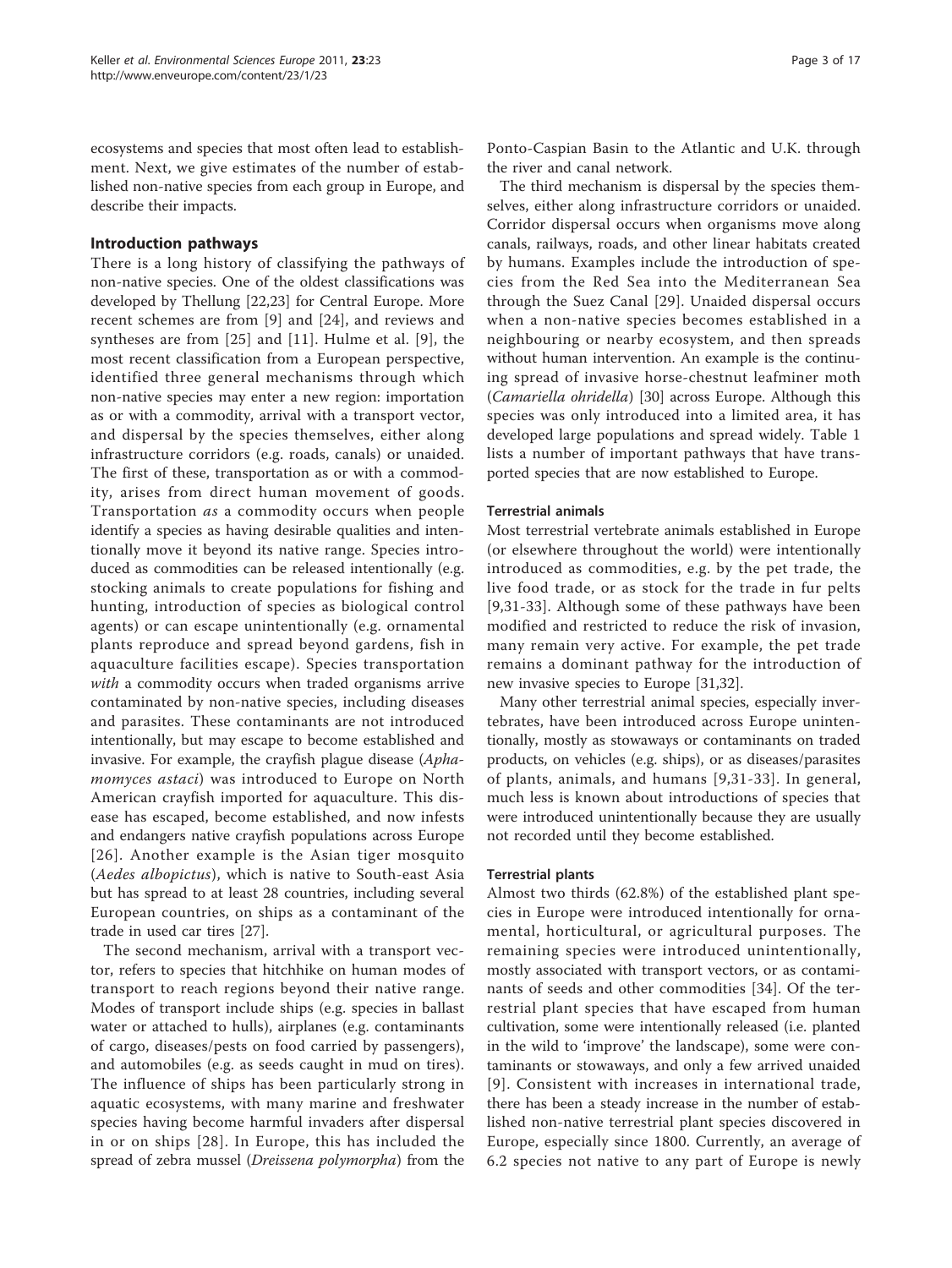| Group                        | Sub-group                               | Dominant pathways                                                                                                                                                                                                                                                                | <b>References</b> |
|------------------------------|-----------------------------------------|----------------------------------------------------------------------------------------------------------------------------------------------------------------------------------------------------------------------------------------------------------------------------------|-------------------|
| Terrestrial<br>vertebrates   | Mammals                                 | Intentional introduction as commodity (for hunting, 'fauna improvement', fur farming, as pets,<br>or for zoos), then either intentional release or accidental escape                                                                                                             | [9,31]            |
|                              | <b>Birds</b>                            | Intentional introduction as commodity (for hunting, 'fauna improvement', as pets, or for zoos<br>or bird parks), then either intentional release or accidental escape                                                                                                            | [9,32]            |
|                              | Reptiles/amphibians                     | Intentional introduction as commodity (for 'fauna improvement', as pets, food source, or<br>biological control agents), then either intentional release or accidental escape                                                                                                     | [9,32]            |
| Terrestrial<br>invertebrates | Insects                                 | Unintentional introduction as contaminants or stowaways, sometimes deliberate release as<br>biological control agents                                                                                                                                                            | [9,33]            |
|                              | Other                                   | Unintentional introduction as contaminants or stowaways                                                                                                                                                                                                                          | [33]              |
| Terrestrial<br>plants        | Vascular plants,<br>mosses, and lichens | Intentional introduction as commodity for garden trade (ornamentals), horticulture,<br>unintentional introduction as contaminant of plants introduced for agriculture and<br>ornamental trade (e.g., soil contaminants in plant pots)                                            | [9,10,34,126]     |
| Aquatic<br>organisms         | Fishes                                  | Intentional introduction for aquaculture, stocking to improve recreational and commercial<br>fisheries (including illegal stocking), as well as for weed and mosquito control, unintentional<br>introductions with ship ballast water, ornamental species, fishing bait releases | [75, 127]         |
|                              | Crustaceans                             | Intentional introduction for aquaculture, ornamental reasons (Decapoda), unintentional<br>introductions with ship ballast water, canals                                                                                                                                          | $[38, 128 - 130]$ |
|                              | <b>Mollusks</b>                         | Unintentional introductions with shipping, waterways, accidental (e.g. during fish stocking),<br>but also from garden pond and aquarium trade                                                                                                                                    | [131, 132]        |
|                              | Plants                                  | Intentional introduction for ornamental (aquarium and watergarden) trade, often further<br>spread by boats and waterbirds                                                                                                                                                        | [133, 134]        |

<span id="page-4-0"></span>Table 1 Some important pathways of introduction for non-native terrestrial animals, terrestrial plants, and aquatic organisms

Pathways of introduction for organisms established in Europe. Pathway lists given are not comprehensive and were chosen to give an indication of the total range of vectors, not necessarily those that are most important for each group.

recorded as established each year. An average of 5.3 European species are found in parts of the continent outside their native range each year [[10\]](#page-14-0).

Much less is known about the introduction and spread of non-native lower plants and fungi, and about changes in the number of non-native species in Europe over time. It is known that these taxa can have enormous impacts, with perhaps the most damaging examples being diseases of crops and livestock. The potato famines that occurred across Western Europe during the nineteenth century, for example, were caused by the invasive potato blight (Phytophthora infestans) [[35\]](#page-15-0), introduced from North America.

#### Aquatic organisms

The pathways of introduction for aquatic organisms are generally known with less precision than those for terrestrial organisms. This arises partly because many aquatic species are introduced unintentionally with few (if any) records kept. Additionally, the difficulty of sampling in marine and freshwater environments means that a species may be well established, and may have spread from its initial site of introduction, before it is recorded.

Shipping has been by far the dominant pathway for the introduction of non-native marine species to the European Atlantic coast (47% of established non-native species) and to the Baltic Sea (45%, [\[36](#page-15-0)]). This pathway has also been a significant factor in freshwater animal introductions to Europe (25% of established non-native

species, [[37\]](#page-15-0)). The shipping network creates connections among aquatic ecosystems across the globe, and organisms are frequently transported in the ballast water of ships, or attached to hulls as fouling organisms [\[28\]](#page-15-0). Ballast water is taken on to increase a vessel's weight when it is not fully laden with cargo. As this water is taken on, any organisms in the water are also sucked in. Vessels then travel to subsequent ports, and surviving organisms can be discharged with ballast water if the vessel takes on more cargo.

The opening of canals that link previously isolated water bodies has created many opportunities for the introduction and spread of non-native species. In the Mediterranean Sea, 54% of established non-native species arrived by dispersing through the Suez Canal [[36](#page-15-0)]. Canals have also had a profound impact on the establishment and spread of non-native freshwater species in Europe, and this impact is tightly linked to shipping. There are now river and canal connections running from the Black Sea across Europe to the mouth of the Rhine River, and north to the Baltic Sea [\[38\]](#page-15-0). These connections have served as invasion corridors for many species native to the Ponto-Caspian into Western and Northern Europe. It is estimated that 8% of non-native freshwater animal species in Europe arrived by using natural dispersal mechanisms to move through canals [[37](#page-15-0)]. In addition, many of the species that arrived through shipping (see previous paragraph) could only do so because of the existence of canals.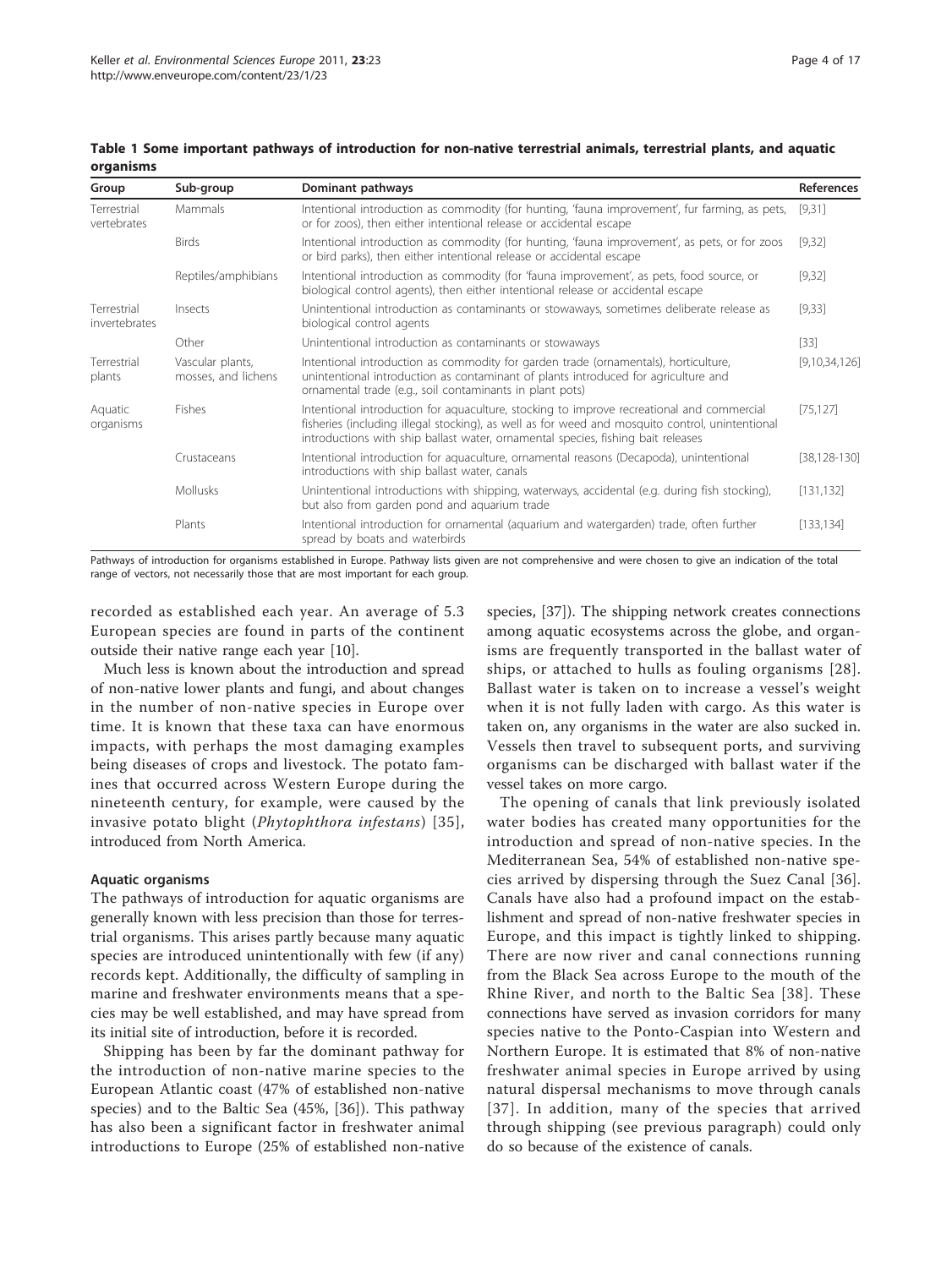Despite the influence of shipping and canals, the most important pathways for the introduction of non-native freshwater animal species to Europe have been stocking (30% of species) and aquaculture (27%) [[37](#page-15-0)]. Stocking has been largely of fish to create new wild populations, while aquaculture introductions have arisen from the unintended escape of farmed species and their associated organisms (e.g. parasites). Aquaculture has also been important for introductions of marine species to the Atlantic coast, Baltic Sea, and Mediterranean, accounting for 24%, 18%, and 11% of established species, respectively [\[36](#page-15-0)].

The final pathways mentioned here are the trades in ornamental (predominantly aquarium and watergarden) and aquaculture species. Ornamental introductions have been especially important in freshwater ecosystems, accounting for 8% of established non-native animal species. Ornamental introductions also appear to be by far the dominant pathway for introduction of aquatic plants. For example, in Great Britain 22 of 31 established non-native freshwater plant species were introduced for the ornamental trade [\[8\]](#page-14-0). The aquaculture trade has unintentionally introduced a large number of non-native aquatic species as contaminants of intentionally introduced species such as fish or shellfish. This is true for both marine and freshwater habitats. For example, the unintentional introduction and spread of the brown algae Sargassum muticum, the Japanease kelp Undaria pinnatifida, and the snail Ocinebrellus inornatus, as well as the oyster parasites Mytilicola orientalis and Myicola ostreae, all occurred because these species inadvertently arrived associated with marine shellfish imported from Asia to Europe for aquaculture [\[36\]](#page-15-0).

#### Characteristics of highly invaded regions

The number of invasive species found in a region depends on the number of species that have been introduced, the proportion of introduced species that have become established, and the proportion of established species that have gone on to cause impacts. When investigating differences among regions, invasion biologists have generally left aside the pathways and process of introduction and focused instead on the proportions of introduced species that become established, and of established species that become invasive [[39](#page-15-0)]. Ecosystems where these proportions are high have been assumed to be highly invasible, while others have been deemed relatively resistant.

Different theories have been proposed to explain why some regions appear more invasible than others. Perhaps the most influential has been the biotic resistance hypothesis, an early champion of which was Charles Elton, often referred to as the scientist who founded the field of invasion biology (e.g. [[19\]](#page-15-0); although we note that Charles Darwin [[40](#page-15-0)] and other biologists had already written about the spread and impacts of non-native species, [[11,](#page-14-0)[41](#page-15-0)]). This hypothesis holds that regions with high biodiversity and a relatively low level of disturbance, especially disturbance from humans, are more resistant to establishment by non-native species [\[42\]](#page-15-0). The rationale is that less diverse and/or more disturbed ecosystems are likely to have more vacant niches that introduced species can inhabit. Although this is an intuitively appealing argument, there has been little empirical evidence generated to support it. In fact, especially at larger spatial scales, there is increasing evidence that highly diverse habitats are actually more prone to non-native species establishment (e.g. [[43-45](#page-15-0)]. Several authors have attempted to reconcile the contrasting theory and evidence, but no consensus has yet been reached (e.g. [[46,47\]](#page-15-0)). A large obstacle to finding this consensus comes from the difficulty of quantitatively assessing levels of disturbance and the presence of vacant niches.

As well as trying to reconcile theory and observed patterns in species establishment, ecologists are now paying more attention to the introduction process. Recent results show that the number of species introduced to a region may be at least as important as the invasibility of the region in determining how many species become established [[48-52\]](#page-15-0). This is discussed further in the following sections.

#### Terrestrial animals

There is a particular lack of support for the biotic resistance hypothesis when terrestrial animals are considered (see [\[52](#page-15-0)] and references therein). It has become clear in recent years that the key difference among regions with different numbers of established terrestrial animals is the number of species that have been introduced. But which regions are the ones that receive more introductions than others? The answer is that regions with high human impact typically receive more species introductions than other regions, and that this leads to them containing more established species. For example, 12 non-native mammal species have established in France, nine in Germany, but just two in Portugal. Contrary to what would be predicted from the biotic resistance hypothesis, it is not easier for introduced mammals to establish in countries with high human impact, but these countries host more non-native mammals than other countries because they have received more species introductions [[52\]](#page-15-0). Differences among the number of established birds in European countries can also be best explained by differences in number of introduced species [[51\]](#page-15-0).

#### Plants

Patterns of plant invasion in Europe offer little support for the biotic resistance hypothesis (e.g. [[44,53](#page-15-0),[54](#page-15-0)]).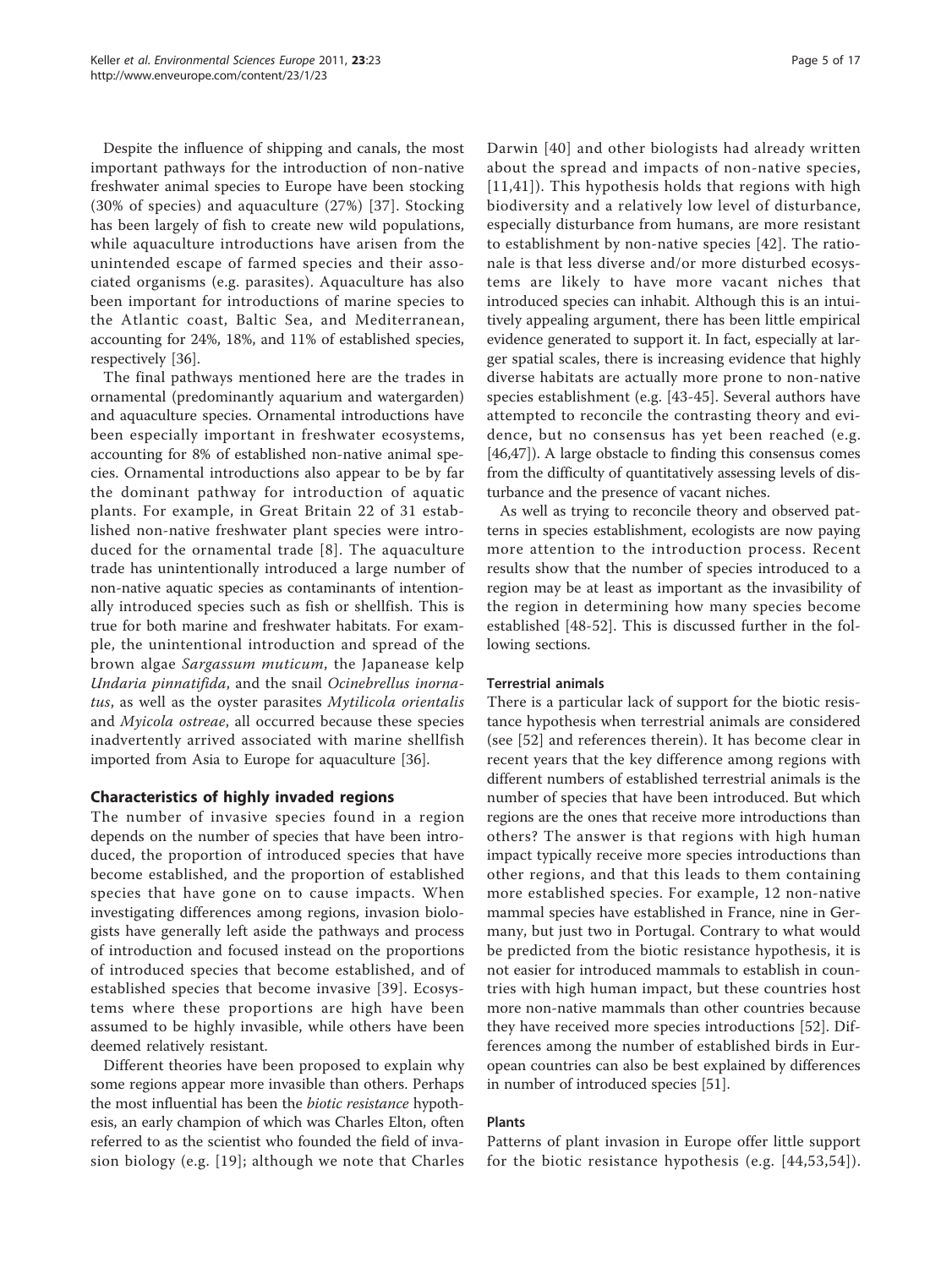Instead, apart from broad habitat type, the number of species introduced and their propagule pressure appear to be the most important determinants of the number of established non-native species in any given region (e. g. [\[55,56\]](#page-15-0)). The most invaded habitats in Europe are in heavily transformed landscapes such as agricultural land, coniferous forests, urban areas, and dump or construction sites [[57](#page-15-0)]. In contrast, natural and semi-natural environments such as broad leaved and mixed forests, pastures, natural grasslands, moors, heathlands and peatbogs have remained relatively uninvaded [[57](#page-15-0)]. This pattern is consistent with that observed for terrestrial animals - that sites experiencing high levels of human disturbance and high propagule pressure tend to be the most invaded. Disturbance increases plant invasions because it leads to loss of native species that could compete with introduced non-native species, and because it increases availability of resources [\[58](#page-15-0)]. High propagule pressure occurs in the same regions because human activities lead to many plant introductions [[59\]](#page-15-0).

The highest proportions of established terrestrial plant species in Europe occur in agricultural landscapes, especially in eastern Britain, northern France, Central and Eastern Europe, and the Po floodplain in Italy. In contrast to a global pattern of Mediterranean-type ecosystems being highly invaded, the European Mediterranean biogeographic region is relatively uninvaded, probably due to a long history of human presence and prehistoric introductions in the Mediterranean Basin, which may make its ecosystems relatively resistant against recently introduced species [[57\]](#page-15-0). Additionally, the Mediterranean Basin acted as more of a donor than recipient region for species introductions during the colonization of the New World [\[60](#page-15-0)].

It has been argued that harsh environments (e.g. alpine habitats) might not be suitable for non-native species. However, these are also often the habitats that experience low propagule pressure [[61\]](#page-15-0). Hence, it is clear that the intensity of human activities that increase or facilitate propagule pressure, pathways of introduction, intensity of disturbance, and eutrophication, are important determinants of non-native plant invasions. For many taxa in Europe, it is even more important than climate or other features of the physical environment [\[62\]](#page-15-0).

#### Aquatic organisms

European aquatic ecosystems containing the highest numbers of non-native species tend to be those with high connectivity to other ecosystems, high frequency of human access (e.g. for transportation or recreation), and high disturbance. These include boat harbours, recreational areas at lakes (jetties etc.), and the many canals that now cross Europe. More remote water bodies, including mountain lakes and headwater streams, tend to be least and last invaded. Thus, propagule pressure can largely explain the intensity and diversity of established non-native species in aquatic environments [\[3](#page-14-0),[20](#page-15-0)]. In marine ecosystems, the number and frequency of pathways, tidal movements, availability of empty niches, and availability of different substrate types for settlement are the main factors that determine susceptibility to invasion, with highest rates of non-native species establishment typically found in shallow coastal zones [[36](#page-15-0)]. Consequently, marine ecosystems with high numbers of established species in Europe include the eastern Mediterranean with hundreds of introductions through the Suez Canal [\[63](#page-16-0)], as well as the Gulf of Finland, the Gulf of Riga, the coastal lagoons [[64](#page-16-0)-[66\]](#page-16-0), and the Oosterschelde estuary [\[67](#page-16-0)]. Of the 737 non-native multicellular animal species recorded from European seas, 569 have been found in the Mediterranean, 200 along the Atlantic coast (Norway to the Azores, including the UK and Ireland), and 62 in the Baltic Sea [[36\]](#page-15-0). Numbers in the Mediterranean are highest because of the Suez Canal, the role of the Mediterranean as a long-time hub of international shipping, and a surge in development of mariculture [[36](#page-15-0)].

#### Characteristics of invasive species

An alternative perspective comes from asking whether there are traits of non-native species that are associated with successful passage through the invasion process. Ecologists have been asking this question for several decades (e.g. [[68\]](#page-16-0)), often concentrating on intuitive lifehistory traits such as early reproduction, high reproductive output, or a non-specialized diet (reviewed by [[69,70\]](#page-16-0)). This work has recently become more important because many nations, including several in Europe and the European Union, have begun to develop risk assessment programs for non-native species [[71-75](#page-16-0)]. The development of risk assessment tools begins with the search for patterns in species traits that are associated with successful passage through the invasion process. If robust patterns are identified, they can be applied to non-native species to determine the likelihood that they will become established, spread, and/or become invasive (see [[2](#page-14-0),[76,77\]](#page-16-0) for reviews). In this way, knowledge of non-native species traits can support pro-active efforts to prevent new invasions.

Although the search for traits of invasive species has been fruitful, recent results have shown that propagule pressure can be confounded with invasiveness [[39\]](#page-15-0). As for the discussion above that focused on differences in invasibility among regions, invasion biologists have traditionally left aside introduction and focused on establishment and spread when looking for differences between the traits of invasive and non-invasive species.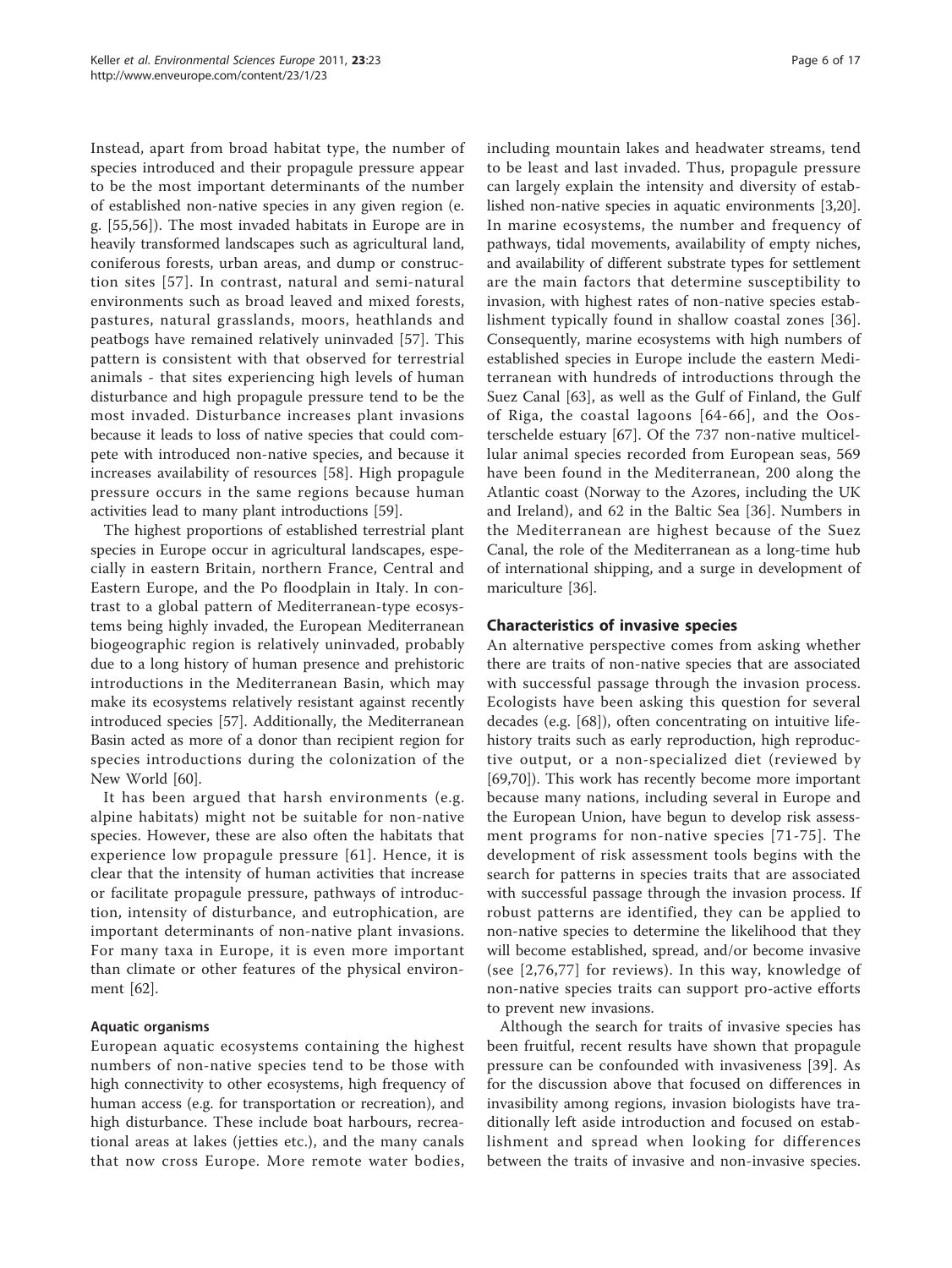Recent studies have challenged this by showing that those species most likely to establish are often those introduced in the highest numbers and most frequently. This does not mean that the search for traits of invasive species is not worthwhile, but does indicate that additional factors are important.

#### Terrestrial animals

Recent studies of the characteristics of invasive terrestrial animal species have shown that invasive species tend to have been introduced in higher numbers and more frequently than non-invasive species [[69](#page-16-0),[78\]](#page-16-0). Mammals and birds that are hunted by humans are more frequently invasive than other species of mammals and birds because they have been more frequently introduced than other species, even though their establishment success is not higher than that of other species [[69](#page-16-0)]. The same is true for mammals and birds with large native ranges which also become invasive more frequently than species with smaller native ranges. Their establishment success has not been shown to be higher than that of non-native species with smaller native ranges, meaning that this pattern is best explained by their increased frequency of introduction [[69,79](#page-16-0)].

Terrestrial animals living in association with humans tend to become invasive more often than other species [[69\]](#page-16-0). Good examples are the Norway rat (Rattus norvegicus) which reaches extremely high population densities in cities; the rose-ringed parakeet (Psittacula krameri), native to Africa and Asia and also often very abundant in human settlements; and the harlequin ladybird (Harmonia axyridis), native to Asia and infamous for its large aggregations in buildings during winter [[6](#page-14-0)]. Thus, a clear understanding of human activities, both in terms of propagule pressure and the location of human settlements, is very important for understanding patterns of establishment, spread, and harm for non-native terrestrial animals.

There are also species-level biological traits linked to terrestrial animal invasiveness. For example, behavioural flexibility as expressed by brain size was among the best predictors of invasiveness in a study of non-native birds [[80\]](#page-16-0). Mammals and birds with high ecological flexibility (indicated by the number of different types of food they consume or the number of different types of habitat they use) also tend to be more invasive than other species [[69](#page-16-0),[81](#page-16-0),[82](#page-16-0)]. Thus, species that are relatively more behaviourally and ecologically flexible tend to become invasive more often than other species.

#### Terrestrial plants

Several factors are related to the invasion success of individual plant species. First, non-native plants that have been introduced and/or planted more frequently (i.e. higher propagule pressure) are more likely to become established and to have a larger range (e.g. [\[83](#page-16-0)]). Second, residence time (i.e. time since introduction) in the nonnative range is important, with those species that have been present for longer tending to have larger ranges [[84](#page-16-0)]. This is an effect of having the opportunity to fulfil more life cycles and also simply having the time to spread further. The importance of residence time is also associated with propagule pressure, as species that were introduced a long time ago are likely to have been introduced many times since the first introduction. Third, species with larger native ranges are more likely to successfully establish beyond their native range. Similar to terrestrial animals, this is presumably associated with a higher probability that the species will be accidentally transported [\[85](#page-16-0)]. Additionally, species with a large native range are more likely to have a strong climate match to at least part of Europe, making them pre-adapted to survive there. Fourth, once terrestrial plant species have been introduced to the new range, traits of the species are important for determining whether they will successfully establish, spread, and cause harm. Traits known to promote passage through the invasion sequence include long flowering season, being an annual, vegetative spread, having multiple dispersal vectors [[85](#page-16-0)], high maximum relative growth rate, and high resource allocation to shoots and leaves [\[86,87\]](#page-16-0).

Many studies that have attempted to relate biological traits to invasiveness have explained little of the variation and have neglected trait interactions. Including interactions among traits (i.e. explicitly considering that one trait value might have a different influence on invasion success in the presence of other traits) can result in much better explanatory models. Küster et al. [[88\]](#page-16-0) found that trait interactions accounted for >40% of the variation that could explain invasion success of non-native terrestrial plants in Germany. Interestingly, long flowering season was beneficial for self-pollinated species, but was disadvantageous for wind pollinated species, and had no effect on insect-pollinated species. Furthermore, the effect of timing of the end of the flowering season on invasion success differed among plant species with different vegetative reproduction strategies or different levels of ploidy (number of chromosome sets in the cell). Thompson and Davis [\[89\]](#page-16-0), however, argue that such analyses tell us very little because successful invaders do not differ in their traits from those of widespread native plant species. Despite this critique, incorporating statistical interactions among traits should increase our knowledge of characteristics that make a species likely to expand or contract its range, whether non-native or native.

#### Aquatic organisms

As for terrestrial animals and plants, there are some general rules that separate non-native aquatic species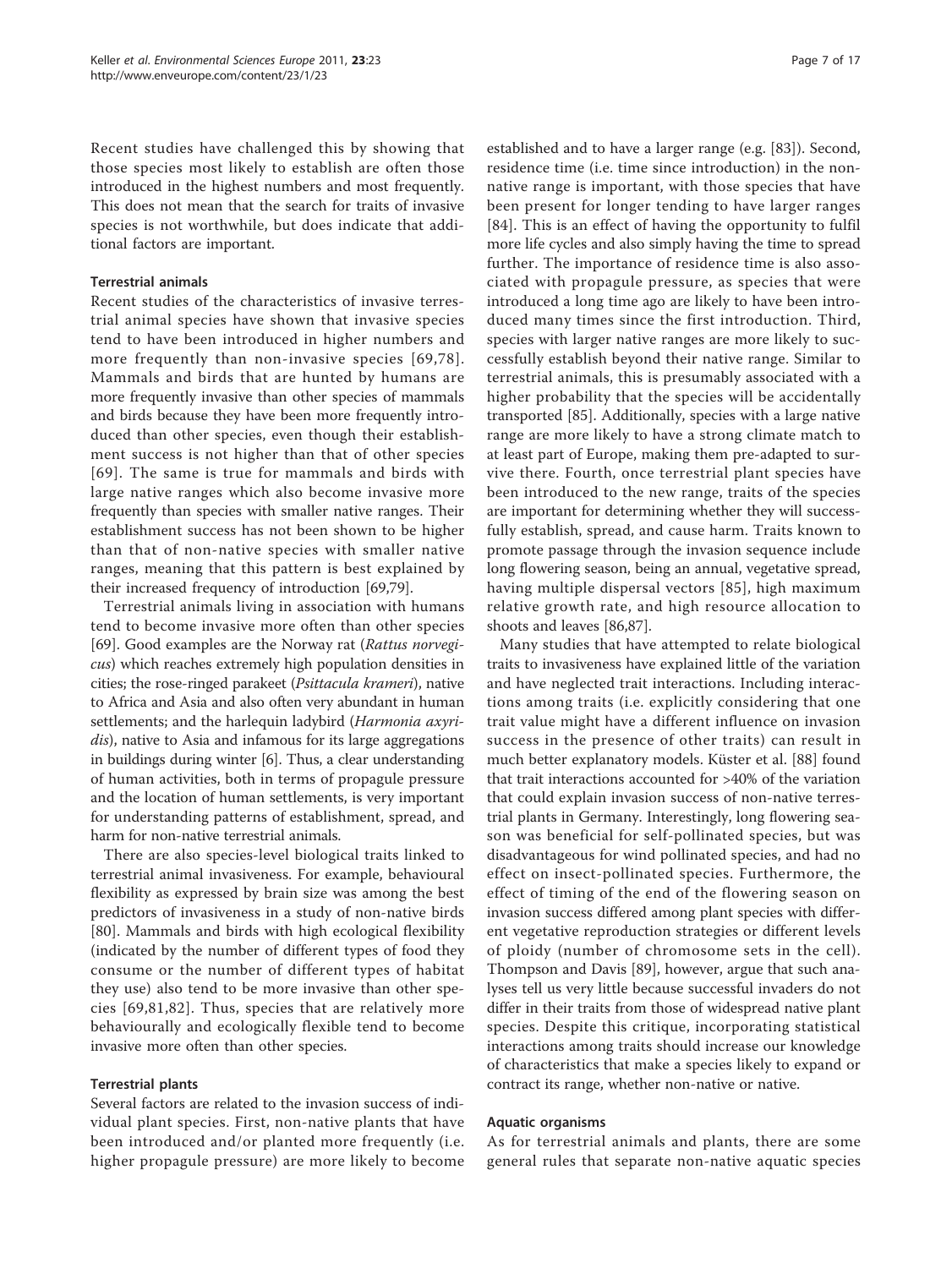that successfully pass through the invasion sequence from those that do not. Some of the characteristics that influence invasion success are associated with biological traits whereas others are closely linked to interaction with humans. For example, species introduced intentionally (and hitchhiking species associated with them) because they have desirable attributes tend to be more successful than undesired species. Prominent examples in marine environments include the introductions of alien shellfish species (e.g. Crassostrea gigas introduced to France from Japan) for mariculture, which have arrived with several associated parasites and algae. Additionally, many of the most widespread non-native aquatic species in Europe are generalists that can tolerate a wide range of environmental conditions such as water temperature and salinity. European brackish water systems hold a great diversity of invaders which may be due to their poor native species richness [[90](#page-16-0)] and the great ecological plasticity of the non-native species that have established. In addition to the breadth of ecological niches, similarity of environmental conditions in the donor and the receiving region can also be crucial [\[28](#page-15-0)]. For example, most of the 569 non-native species in the Mediterranean are thermophilic and originated from tropical waters in the Indo-Pacific, the Indian Ocean, the Red Sea, and pan-tropical regions [\[36](#page-15-0)].

Differences in life history and reproduction can differentiate between invaders and rare species. This is evident in freshwater unionid mussels, which are among the most critically imperiled freshwater taxa both in North America and Europe [[91,92](#page-16-0)]. These species produce glochidia larvae that need to attach to a suitable fish host to survive. The high degree of specialization and the complex life cycle of unionids probably contribute to the decline in this group. In contrast, invasive mussels of the genus Dreissena are less specialized and produce free veliger larvae, allowing for a higher rate of dispersal through passive transport (e.g. in the ballast water of ships). Non-native marine species, which have been predominantly introduced to Europe through shipping, are also more likely to have larval stages that are tolerant of conditions in ships.

Reproduction rates tend to be higher in invasive aquatic species compared to those in most non-invasive species (e. g. [\[93](#page-16-0)]). High reproduction can facilitate rapid spread and secondary introductions into other areas. Mode of feeding can also be important, with filter-feeding freshwater macroinvertebrates in Europe and North America known to be more successful at invading than predator macroinvertebrates [\[94\]](#page-16-0). This has the impact of enhancing energy flow between benthic (i.e. bottom) and pelagic (i.e. open water) regions because algae that are produced mostly in the pelagic zone are consumed by the benthic filter feeders. For intentional introductions of fishes, where large

predator species tend to be most popular, competition and top-down regulation may be more important. Overall, effects of non-native species tend to be greater when they establish in high abundance and have strong functional distinctiveness from native species [[95](#page-16-0)].

### Number of established non-native species in Europe

At least several thousand non-native species are now established in Europe [[6\]](#page-14-0). These include species not native to any part of Europe, as well as species native to one part but now established in another. The following sections give estimates of the number of species in different habitat categories that are established in Europe and not native to any part (unless stated otherwise). These figures should be seen as low estimates of the true numbers of established species because only recorded species are included; it is likely that many additional species are established but not yet recorded.

#### Terrestrial animals

According to the DAISIE database, there are 33 nonnative established mammal species [[31\]](#page-15-0) and 77 established bird species in Europe [[32](#page-15-0)]. These figures are probably quite accurate because these taxa are relatively large and easy to distinguish from native species. For the same reason, the estimate of 55 established reptiles and amphibians in Europe [[32\]](#page-15-0) is also probably quite accurate. In contrast, estimates for invertebrates are likely to be more severe underestimates because these species are more difficult to collect and identify. Within terrestrial invertebrates, data for insects tend to be more accurate than those for other invertebrates [\[33](#page-15-0)]. Insects are also the dominant group among non-native terrestrial invertebrates in Europe: of 1,522 established species, 1,306 (86%) are insects [\[33](#page-15-0)]. This high proportion is not unexpected, however, as 85% of the world's known invertebrates are insects [[96](#page-16-0)].

#### Terrestrial plants

Terrestrial plants are generally well sampled, but it can be difficult to assess total numbers of established nonnative species because the same species is often given different scientific names in different parts of Europe. According to the DAISIE database [\[10\]](#page-14-0), 5,789 plant species have been recorded from the wild (not necessarily established) in at least one European country to which they are not native. These species come from 213 families and 1,567 genera, and include 2,843 species not native to any European country. A total of 3,749 plant species are known to be established in at least one European country to which they are not native, and 1,780 of these species are entirely non-native to Europe. We note that the numbers just given include all species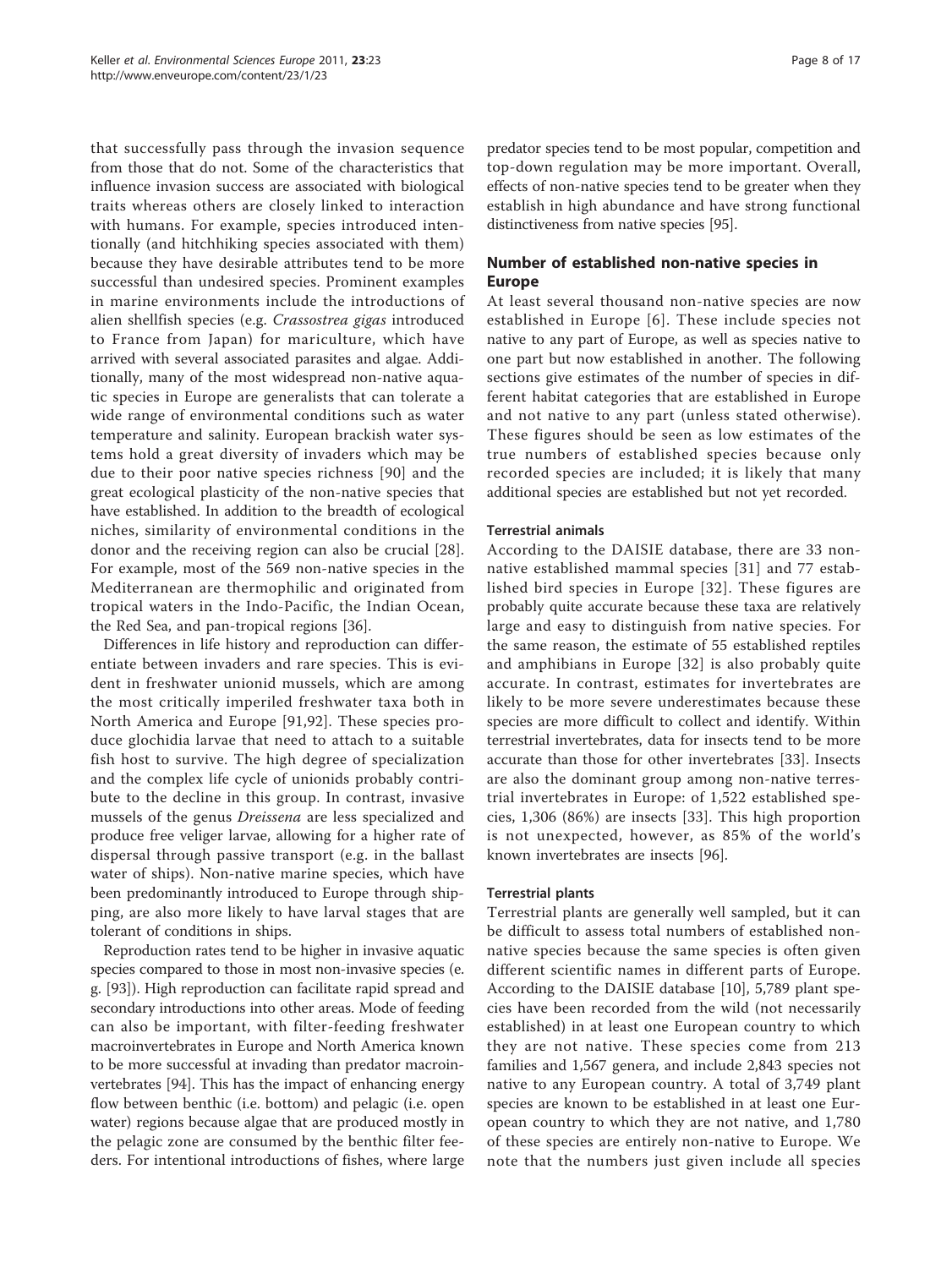recognized as non-native, irrespective of their date of introduction [[97\]](#page-16-0). Traditionally, in those countries where records are available, botanists distinguish between species introduced before the European discovery of the Americas (1492) and those introduced later.

#### Aquatic organisms

It is estimated that 737 non-native multicellular animal species from marine environments and 262 non-native freshwater animal species are now established in Europe [[36,37](#page-15-0)]. These comprise a wide range of taxa, including fishes, arthropods, mollusks, platyhelminthes, and annelids. For aquatic plants, it is estimated that at least 260 species not native to any part of Europe are established in inland waterways [[34](#page-15-0)].

The number and diversity of non-native species is variable across different regions of Europe. For example, in Great Britain the 134 established non-native species in freshwater ecosystems are dominated by plants (31), fishes (18), non-decapod crustaceans (17), platyhelminths (15), and amphibians (11; full list in [\[8](#page-14-0)]). In Italy, the patterns are somewhat different, with the 112 nonnative species from inland aquatic systems being dominated by fishes (38), non-decapod crustaceans (28), and gastropods (7; full list in [[98\]](#page-16-0)). In each case, it is reasonable to expect that non-native species from groups such as fishes and crayfishes are better represented in the data than records of species that are smaller and less often sampled (e.g. annelids).

Just seven non-native vascular plants have been identified in European marine ecosystems [[34](#page-15-0)]. In contrast, numbers of non-native marine species (i.e. including animals and other multicellular organisms) are much larger. The three main marine biogeographic regions of Europe are the Mediterranean, the Atlantic coast, and the Baltic Sea; these contain 569, 200, and 62 established nonnative species, respectively [\[36\]](#page-15-0). These species cover a large taxonomic range, from fishes to barnacles to plants.

#### Impacts of non-native species in Europe

Invasive species have a large and diverse range of impacts in Europe. This diversity of impacts is mainly driven by the diversity of species, and makes generalized statements about types of impact difficult. However, it is clear that invasive species have significant negative impacts on many native species and almost all ecosystems, on the European economy, and on human health (recently reviewed by [[7\]](#page-14-0)). Economic impacts alone are estimated to be at least 12.5 billion EUR per year, and are probably over 20 billion EUR [[99\]](#page-16-0).

#### Terrestrial animals

Ecological impacts of invasive terrestrial animal species include predation/herbivory, competition, transmission

of diseases, and hybridization with native species. Economic effects include impacts on human infrastructure, human health, human social life, livestock, plant production, and forestry [\[7](#page-14-0)[,100,101](#page-16-0)]. For example, Norway rats (Rattus norvegicus) predate many native species and have caused declines in native bird species and small mammal species. They are also a reservoir and vector of many diseases, including hepatitis E, leptospirosis, hantavirus, and Q fever. The invasive American mink (Neovison vison) is a competitor of the European mink (Mustela lutreola) which is now listed as endangered on the IUCN Red List of Threatened Species. Another example of an invasive competitor of a native species is the North American grey squirrel (Sciurus carolinensis, Figure [1A](#page-10-0)) that threatens the native red squirrel (Sciurus vulgaris), especially in the U.K. and Italy. The Canada goose (Branta canadensis, Figure [1B\)](#page-10-0) is also an abundant invader. It hybridizes and competes with native geese, and its droppings can cause human health hazards and algal blooms. The Asian tiger mosquito (Aedes albopictus) competes with native mosquito species; its bites are a nuisance to humans, and it is a vector for diseases such as West Nile virus. Another invasive terrestrial invertebrate with severe impacts is the harlequin ladybird (*Harmonia axyridis*). Its tendency to overwinter in large aggregations inside buildings is a nuisance to many people, and the unpleasant odour of its body fluids can destroy the taste of wine. It also threatens native ladybirds and other European insect species [\[6](#page-14-0)]. Overall, invasive terrestrial invertebrate species cause costs of at least 1.5 billion EUR per year in Europe, and invasive terrestrial vertebrates cause costs of at least 4.8 billion EUR per year [[99\]](#page-16-0).

#### Terrestrial plants

Many invasive plant species in Europe are primarily recognized as agricultural or forestry weeds. Additionally, 17 out of the 18 plant species recorded among the most damaging invasive species in Europe [[6\]](#page-14-0) are known to reduce the habitat of native species [\[34\]](#page-15-0). Eight of them are reported to disrupt community assemblages, for example by impacting plant pollinator networks [[34](#page-15-0)]. Non-native plant species can also hybridize with closely related native species so that distinctive genotypes of native plants are lost [[102](#page-16-0)]. Species such as Japanese knotweed (Fallopia japonica) and Himalayan balsam (Impatiens glandulifera) grow and are nuisance species along railway lines (the former) and waterways (both). Other plant species can cause severe health problems. For example, giant hogweed (Herracleum mantegazzia-num, Figure [1C](#page-10-0)) produces sap that causes skin lesions to humans upon contact [[103](#page-16-0)]. The pollen of invasive ragweed (Ambrosia artemisiifolia, Figure [1E](#page-10-0)) is highly allergenic to humans, and estimates of associated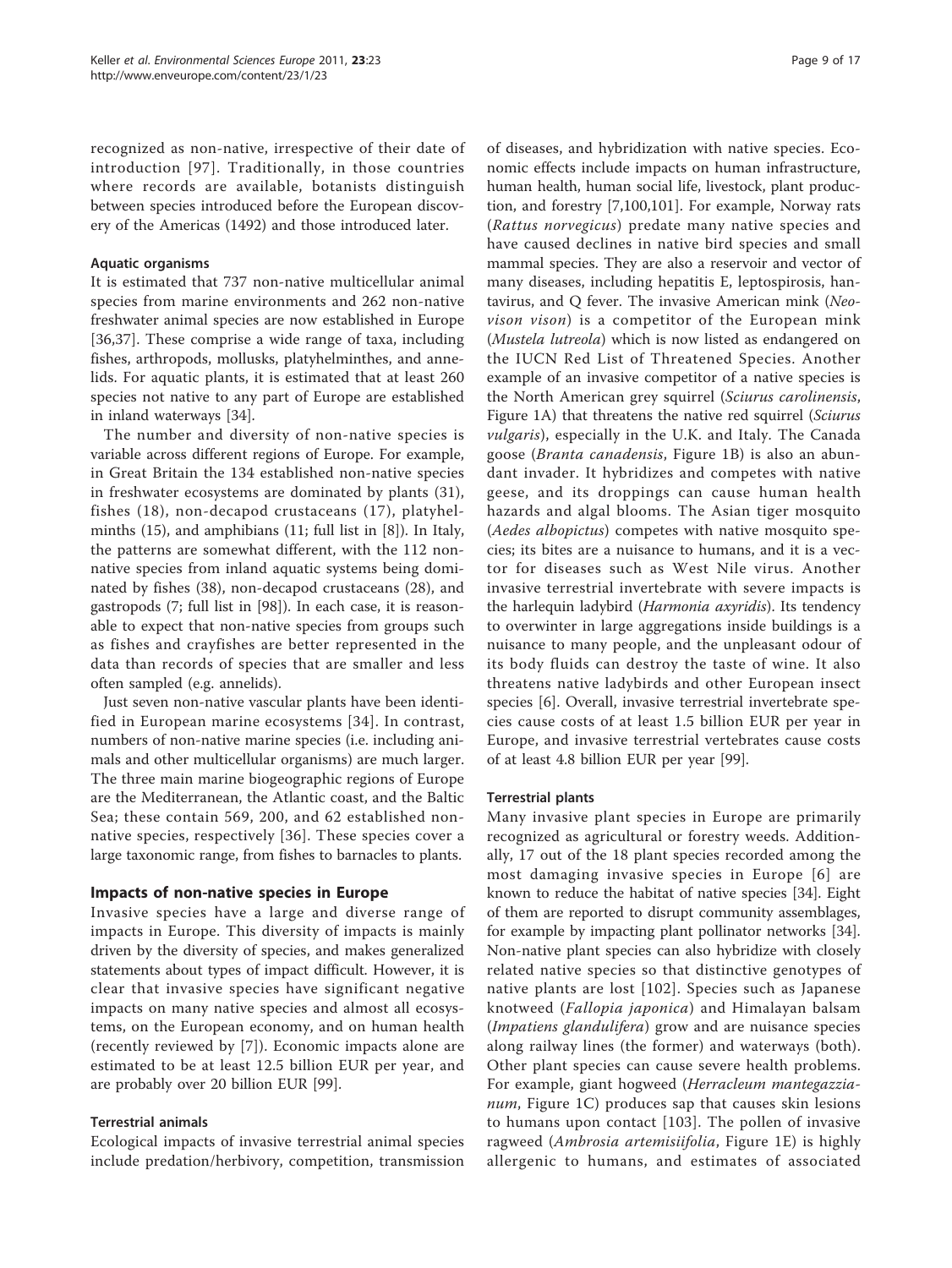<span id="page-10-0"></span>

Canada goose (Branta canadensis), also native to North America,  $^\circ$  Jeschke; (C) giant hogweed (Heracleum mantegazzianum), native to the Caucasus region, © Denholm, NJ Dept of Agriculture, Bugwood.org; (D) round goby (Neogobius melanostomus), native to the Caspian, Black, and Azov Seas, © Aquatic Systems Biology Unit, TUM; (E) common ragweed (Ambrosia artemisiifolia), native to North America, © Bodner, Southern Weed Science Society, Bugwood.org; (F) signal crayfish (Pacifastacus leniusculus), native to North America, <sup>©</sup> Aquatic Systems Biology Unit, TUM.

medical costs in Germany range between 17 and 47 million EUR annually [\[104\]](#page-16-0). According to Vilà et al. [\[7](#page-14-0)], the most costly plant invaders affecting nature conservation, agriculture, forestry, and fisheries in Europe are pigface species (Carpobrotus spp.). These produce annual costs for control and eradication in Spain of approximately 0.58 million EUR [[105](#page-16-0)]. Overall, invasive terrestrial plants cause costs of at least 3.7 billion EUR per year in Europe [\[99\]](#page-16-0).

#### Aquatic organisms

Invasive species are considered one of five major threats to aquatic biodiversity worldwide [[4](#page-14-0)], with particularly large impacts on freshwater habitats [[106,107\]](#page-16-0). The isolated nature of most freshwater habitats means that natural spread of aquatic organisms into new habitats occurs at low frequencies. In turn, this means that aquatic communities tend to be more different to each other, and thus that the increased rates of species movement caused by human pathways have large potential for impacts on biodiversity.

Traditionally, the study of invasions in aquatic ecosystems has had a strong focus on economically important and visible species, whereas invasive populations of small taxa (e.g. plankton) or groups that are difficult to identify at the species level (e.g. chironomids) have rarely been considered. As a larger and more visible species, North American signal crayfish (Pacifastacus leniusculus, Figure 1F) have been relatively well monitored and recorded. They were introduced to Europe primarily for aquaculture, have spread rapidly, and are now considered one of the major threats to the indigenous crayfish fauna [\[108](#page-16-0)]. In addition to their competitive behaviour [[109\]](#page-17-0), North American crayfish are hosts of the crayfish plague (Aphanomyces astaci), an oomycete fungus that causes a lethal disease to European crayfish [[110\]](#page-17-0). Also, the introduction of non-native salmonids and gobiids (e.g. Neogobius melanostomus, Figure 1D) has resulted in the decline and even extinction of indigenous species, and caused ecosystem shifts in lakes and streams [[6](#page-14-0)[,111\]](#page-17-0). In economic terms, the zebra mussel Dreissena polymorpha, which can completely block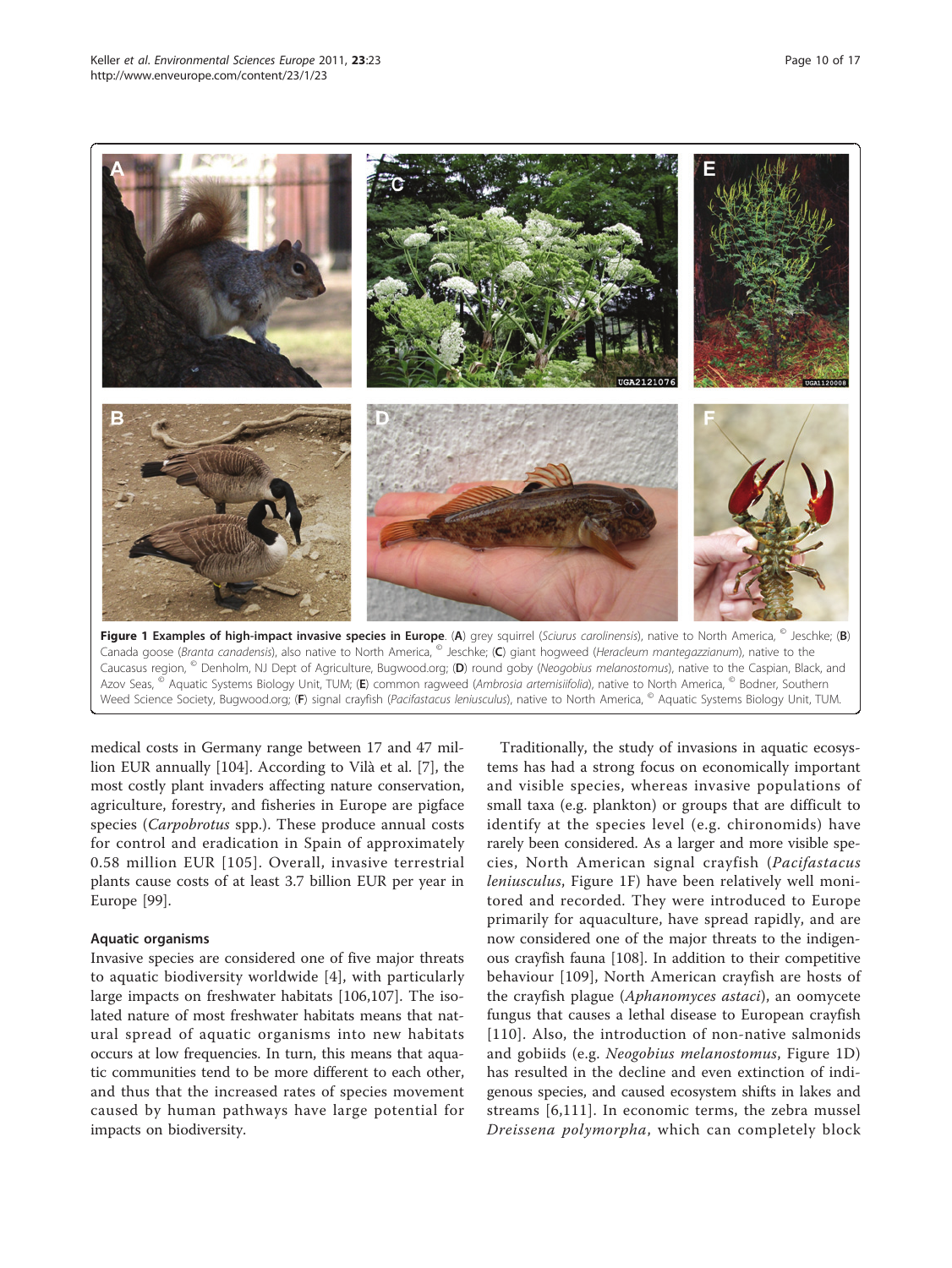cooling systems in hydropower plants, probably has the greatest impact of all freshwater invaders.

In marine habitats, negative effects of non-native species include declines in native species richness and abundance. These impacts have been associated with the invasion of Caulerpa taxifolia into the Mediterranean [[112](#page-17-0)], and with the high mortality rates of European oysters (Ostrea edulis) due to competition with introduced Pacific oysters (Crassostrea gigas) and damage from introduced parasites. Despite these examples, there is little comprehensive evidence for most impacts of invasive marine species, and there are some examples of economic benefits. For example, the release of the red king crab (Paralithodes camtschaticus) into the Barents Sea and its southward spread along the Norwegian coast has provided an additional fishery and income for fishermen in the order of 9 million EUR per year [[36](#page-15-0)]. Nonetheless, negative impacts of invasive aquatic species in Europe are high and have been estimated to cost at least 2.2 billion EUR per year [\[99\]](#page-16-0).

#### Management and policy for invasive species Policy challenges

Compared to other environmental problems, invasive species present at least six particular challenges. First, their impacts tend to increase over time as populations become larger and spread [[113](#page-17-0)]. In contrast, other environmentally damaging activities, such as the release of chemical pollutants, generally decrease in severity over time after the activity is ended. This means that populations of invasive species can best be managed through rapid eradication of new populations [[114](#page-17-0)]. This is most feasible soon after a species becomes established, but the type of biological information needed to support eradication and the resources and political will to eradicate a harmful invader are generally not available until the species has spread and become invasive. By this point there are fewer options to control the population, and the level of resources required, and the possibility for undesirable side effects on other ecosystem components, are usually prohibitive.

Second, many other issues for environmental policy, such as forestry and mineral exploration, can be effectively managed with little concern for the policies followed by one's neighbours. In contrast, invasive species readily cross borders as long as there is suitable habitat on the other side [\[1](#page-14-0)]. This means that efforts to prevent invasions need to be mindful of the efforts being made in neighbouring jurisdictions [\[1](#page-14-0)]. As European economies become more integrated there are fewer barriers, such as border checks, to the spread of invasive species.

Third, invasive species often travel as contaminants of valuable trade. For example, most large ships carry ballast water to increase their weight when they are not fully loaded with cargo. This ballast is taken on at one port, along with any organisms in the water, and discharged at subsequent ports as cargo is loaded. Unintentional transfer of organisms in ballast tanks is now the largest single cause of marine invasions [[115\]](#page-17-0), and a strong factor in freshwater invasions [\[28](#page-15-0)[,116](#page-17-0)]. Reducing the spread of invasive species via this pathway would either require constraints on where ships travel, or the installation onto all ships of expensive ballast treatment technology. Either of these options would increase the cost of shipped goods. Thus, control of invasive species often involves trade-offs with other activities, complicating decisions about how impacts can best be managed [[114\]](#page-17-0).

Fourth, it is usually impossible to determine the exact conditions that will lead to an invasion. Risky activities, such as collecting ballast water in one port and dumping it in another, may occur many times before an invader becomes established. The invasion of the Laurentian Great Lakes by zebra mussels (Dreissena polymorpha) in the late 1980s, for example, had been predicted for over a century before it actually occurred [[117](#page-17-0)]. These predictions were based on shipping connections between the Great Lakes and regions where zebra mussel was established, and on the fact that the species is well suited to Great Lakes conditions. Why it took so long for the invasion to occur and why it occurred when it did remains unknown. This general uncertainty about invasions complicates management because economic activities with definite and well-quantified immediate benefits must be balanced against risks from the stochastic invasion process [\[118\]](#page-17-0).

Fifth, controlling the spread of invasive species requires international cooperation, and this is often difficult to achieve [[1\]](#page-14-0). For example, in response to the risk from ballast water invasions, the International Maritime Organization (IMO) produced the International Convention for the Control and Management of Ships Ballast Water and Sediments in February 2004. This convention requires the establishment of ballast water management systems on ships, with the goal of preventing the movement of live organisms. The dates at which each ship would be required to have ballast water treatment facilities differ based on ship size and age, but fall between 2009 and 2016. Despite this convention being finalized for several years and despite a widespread consensus that its implementation could reduce rates of invasion, it has not yet come into effect because too few countries have ratified it. Many other pathways of species invasion could be best managed at an international level, but policies have rarely been negotiated and implemented at this level [\[1](#page-14-0)].

Finally, there is often a considerable time lag, occasionally as much as several centuries, between the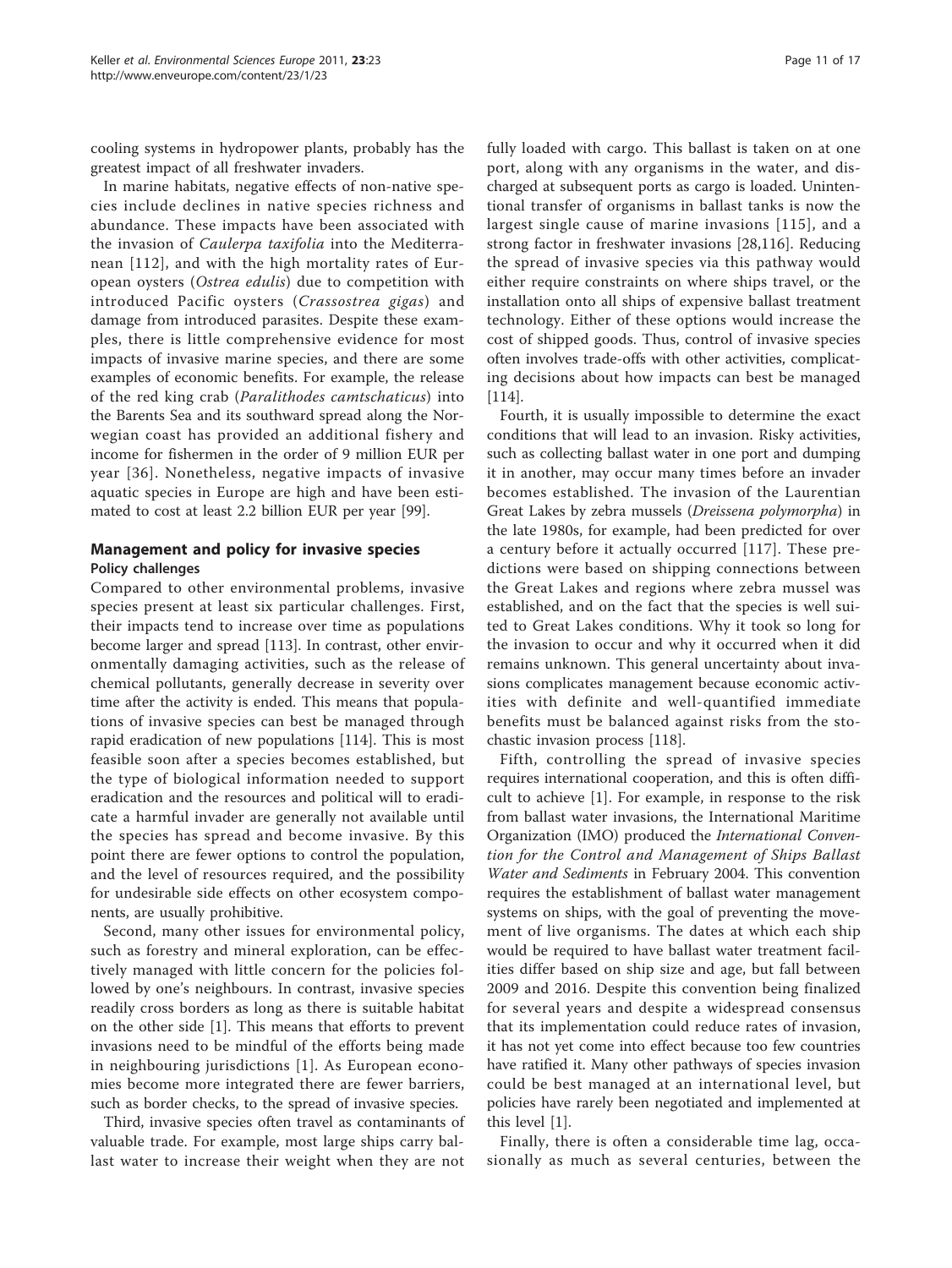introduction of non-native species and their spread. These time lags appear to be especially long for terrestrial plants [\[12](#page-14-0)]. In a recent paper, Essl et al. [[13\]](#page-15-0) have shown that this may lead to an 'invasion debt' in which human activities many decades ago may have already set in process invasions that have not yet been recorded. In their paper, Essl et al. [[13](#page-15-0)] showed that for several groups of plants and animals the socio-economic conditions in Europe during 1900 were more closely related to current levels of invasions than conditions in the year 2000, even though many species were introduced in the second half of the twentieth century. This means that current activities in Europe may be setting in motion many future invasions.

#### Bioeconomic approaches to policy and management

Ecological studies of species invasions have increased in number and sophistication over the last several decades [[19\]](#page-15-0). This has created a much clearer picture of the number of species that are established beyond their native range, and the types and severity of impacts that they cause. Recognition of these impacts has led to increased calls for management and policy (e.g. [[119\]](#page-17-0)). Although many nations now have policies to reduce the impacts of invasive species, invaders continue to arrive at an increasing rate, indicating that the results from ecological studies have not prompted sufficient changes in policy and management.

Concurrent with advances by ecologists, economists have taken an interest in the problems of invasive species. Much of their interest centres on the trade-offs that must be made to manage invasive species [[114\]](#page-17-0). For example, economists might make the link between a beneficial trade route and the risks from invasions that it causes. They can then ask if and how the trade route can be restricted or modified to reduce risks from invasive species while maximizing overall societal welfare (e. g. [[120\]](#page-17-0)).

Although ecologists and economists have often addressed similar concerns (i.e. how to reduce the impacts of invasive species), they have rarely worked together. This stems in part from a lack of understanding between the disciplines. In particular, ecologists may be unwilling to consider ecosystem components/qualities (e.g. biodiversity) in monetary terms. On the economist side, there is often a lack of willingness to work with ecological systems because they are so complex, in many cases are poorly understood even by ecologists, and because the relationships among ecosystem components may not fit into traditional economic models.

As described above, the introduction of non-native species is a consequence of the globalization of trade and travel. The benefits to society from globalization are large, as are the benefits from non-native species used in agriculture, horticulture, forestry, fisheries, landscaping, and the pet trade, etc. Thus, the benefits from policy that prevents and manages invasions must be balanced against the costs of the policy, including the costs of restricting trade. In practical terms, this requires a good understanding of both the ecological and economic dimensions of invasions, and requires that economists and ecologists work together to design appropriate policies.

#### General principles for policy and management

It is generally accepted, and has often been shown, that the best way to reduce total impacts from invasive species is to prevent their introduction [[113](#page-17-0),[119,121](#page-17-0)]. For example, studies have shown that preventing the spread of an invader among lakes [[122,123](#page-17-0)], and the spread of species among countries through trade [[120\]](#page-17-0), is economically preferable to managing species after they arrive. If prevention of all introductions is not feasible, efforts to reduce propagule pressure should be the goal as this may effectively prevent a proportion of invasions. Prevention is considered more effective than managing established invaders for at least three reasons. First, it is the only sure way to avoid impacts of invasive species, which as noted above are rarely eradicated. Second, there are more management options available prior to invasion. These include a variety of laws and regulations, quarantine efforts, and the threat of punitive action against individuals or companies that do not comply. Finally, prevention efforts give the opportunity to shift the costs of reducing impacts to the trades that derive greatest benefits from the movement of species [[1\]](#page-14-0). For example, although the pet trade has introduced many harmful invaders around the world, the exporters, importers, and retailers who derive greatest benefits from the trade have not been required to pay the costs. Instead, those costs are generally borne by society as government agencies work to control invaders. Prior to invasion, however, it is possible to impose regulations that require the trades to ensure that they are not transporting potential invaders. Thus, the externality of trade can be internalized.

Post-establishment, the broad range of invasive species and the ecosystems they become established in, and the heterogeneous ways that humans value those ecosystems, means that few generalizations can be given for management and policy. That is, appropriate management and policy for harmful invasive species is highly context dependent. Options include poisoning (e.g. herbicides, pesticides, piscicides), manual removal (e.g. pulling plants), capturing and killing (e.g. trapping, shooting), and release of additional species that may provide biological control of the invader. As the applications of these methods are context dependent, and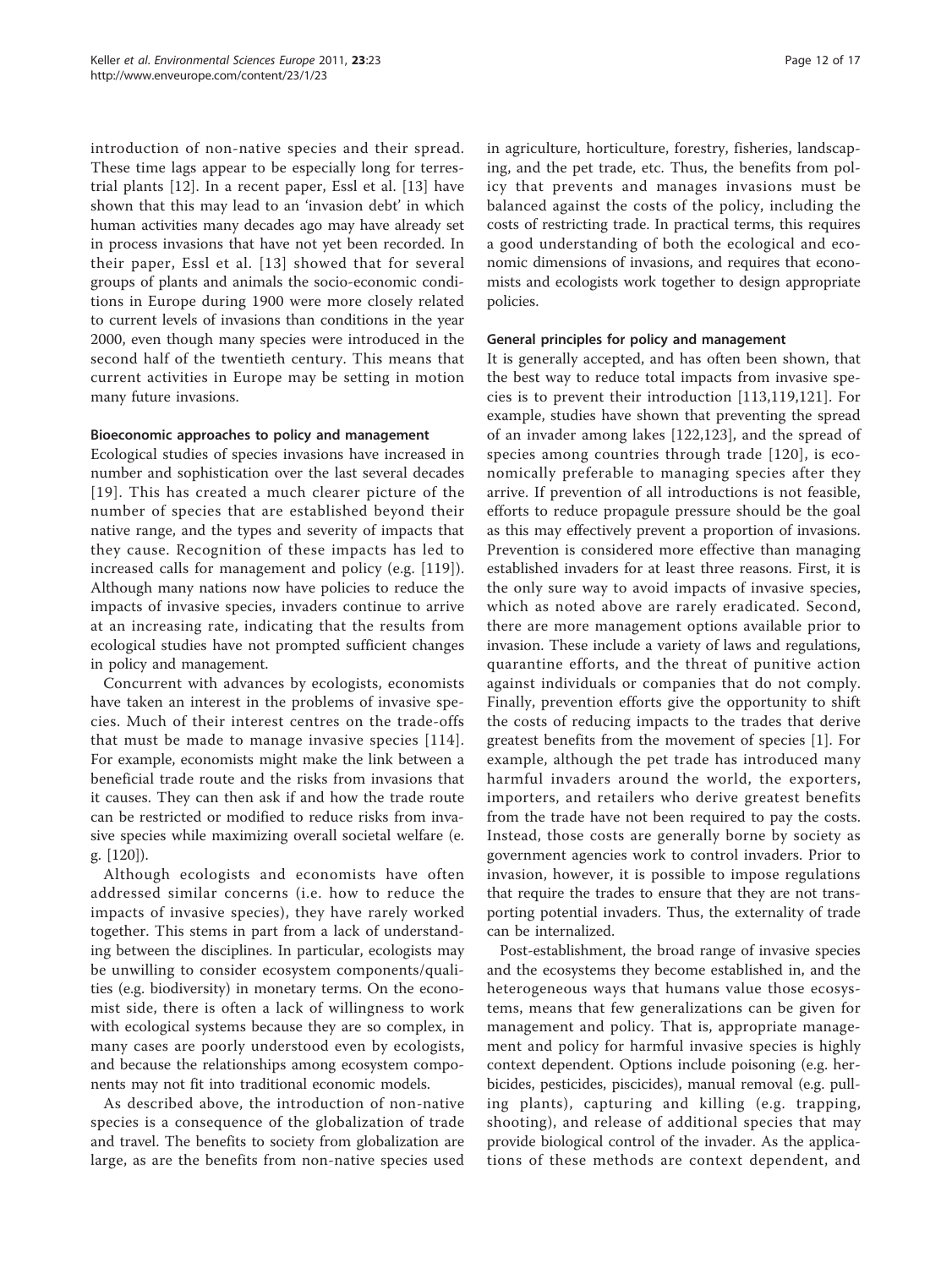because different countries within Europe have different standards for the application of these methods, they are not explored further here. The general principle of prevention still applies, however, and efforts to slow or eliminate population spread will often be the most costeffective ways to reduce total impacts.

#### Invasive species policy in Europe

There is a large diversity of national approaches to invasive species within the EU (see review in [[124](#page-17-0)]). These range from relatively advanced policies and procedures, such as in the Netherlands where there is a national policy framework for addressing invasive species, to nations that do relatively little to prevent the arrival and spread of invaders. Open internal borders, however, create a weak-link problem in the EU where even nations with the most stringent policies remain at risk because some of their neighbors and trading partners are doing relatively little [\[1\]](#page-14-0).

At the international level there are several instruments that address the threats from invasive species. These include the Convention on Biological Diversity (CBD, implemented into European legislation by Council Decision 93/626/EEC), which requires ratifying nations to work to prevent the introduction, spread, and export of all types of invasive species [\(http://www.cbd.int/](http://www.cbd.int/)). There is no history, however, of nations being sanctioned for not following the invasive species guidelines, and there is little evidence that the CBD has led to improved invasive species management at the global scale.

Non-native species that pose direct threats to animals or plants (cultivated or wild) are actively managed at the international level by the World Organization for Animal Health (OIE) and International Plant Protection Convention (IPPC), respectively. While these instruments have proven effective for restricting the spread of some invaders, they have most often been used to address diseases of livestock and pests of crops, with less attention paid to invasive species that cause primarily environmental harm [[124\]](#page-17-0). Within the framework of the IPPC is the European and Mediterranean Plant Protection Convention which develops regional measures to prevent the spread of invasive plants and plant pests for its 50 member nations (i.e. more than just the EU nations). Its focus has also been largely on pests of agriculture.

Although the EU now has policies that address several region-wide environmental issues (e.g. climate change, pollution by chemicals), it has not yet created legislation to address the full range of invasive species and their pathways. Instead, there are several regimes and directives that address some invasive species or some pathways of introduction. We give two examples here. First, Council Regulation 708/2007 sets procedures and standards for aquaculture within the EU with the goal of reducing the risks that non-native fish, or the diseases they carry, will become established and invasive. Second, the Plant Health Regime addresses the introduction and spread of invasive plants and plant pests, but has been used primarily to address pests of agriculture. Plants that pose risks of environmental harm, although they may arrive through the same pathways, are generally not covered.

Although the two examples just given address important aspects of the invasive species problem, the general European policy framework remains spread across many similar and disjunct pieces of legislation. This creates confusion about which species and pathways should be addressed by which instrument, and ultimately means that many invasive species and pathways are not addressed [\[124](#page-17-0)]. In response, several programs have been established to identify gaps in the current framework and to suggest solutions. One example is the IMPASSE program that has reviewed the risks of introduction of invasive fish species and fish diseases through aquaculture [\(http://ec.europa.eu/research/fp6/ssp/impas](http://ec.europa.eu/research/fp6/ssp/impasse_en.htm)[se\\_en.htm\)](http://ec.europa.eu/research/fp6/ssp/impasse_en.htm). However, even if all recommendations from these programs were enacted, the basic European legislative framework would remain scattered, creating large obstacles to a coordinated response to the invasive species problem.

This lack of coordination has been identified as a serious shortcoming by the Commission of the European Communities [[14\]](#page-15-0). In response, the commission set forth three policy options. The first is a business as usual model, in which the EU continues to rely on the current suite of national and EU policies, and the range of international policy instruments, to address invasive species. The second is to maximize use of the existing EU policy framework, possibly with some modifications of legal instruments so that they better address invasive species. This approach appeals because it would not require new legislation. However, it would still be limited in its application because no current policies address all invasive species or pathways. The final option is to create a new legal instrument at the EU level that would apply to all member states. This third option could be complemented by the creation of a European Centre for Invasive Species Management that would provide a coordinating role [[125](#page-17-0)]

Shine et al [[124](#page-17-0)] recently prepared a comprehensive review of existing national, international and European policy, and built upon this to evaluate the three policy options. They strongly recommended the final option a new legislative instrument - and noted that it is the only option that would provide a basis for coordinated action against all invasive species. Additionally, an economic analysis showed that although this option would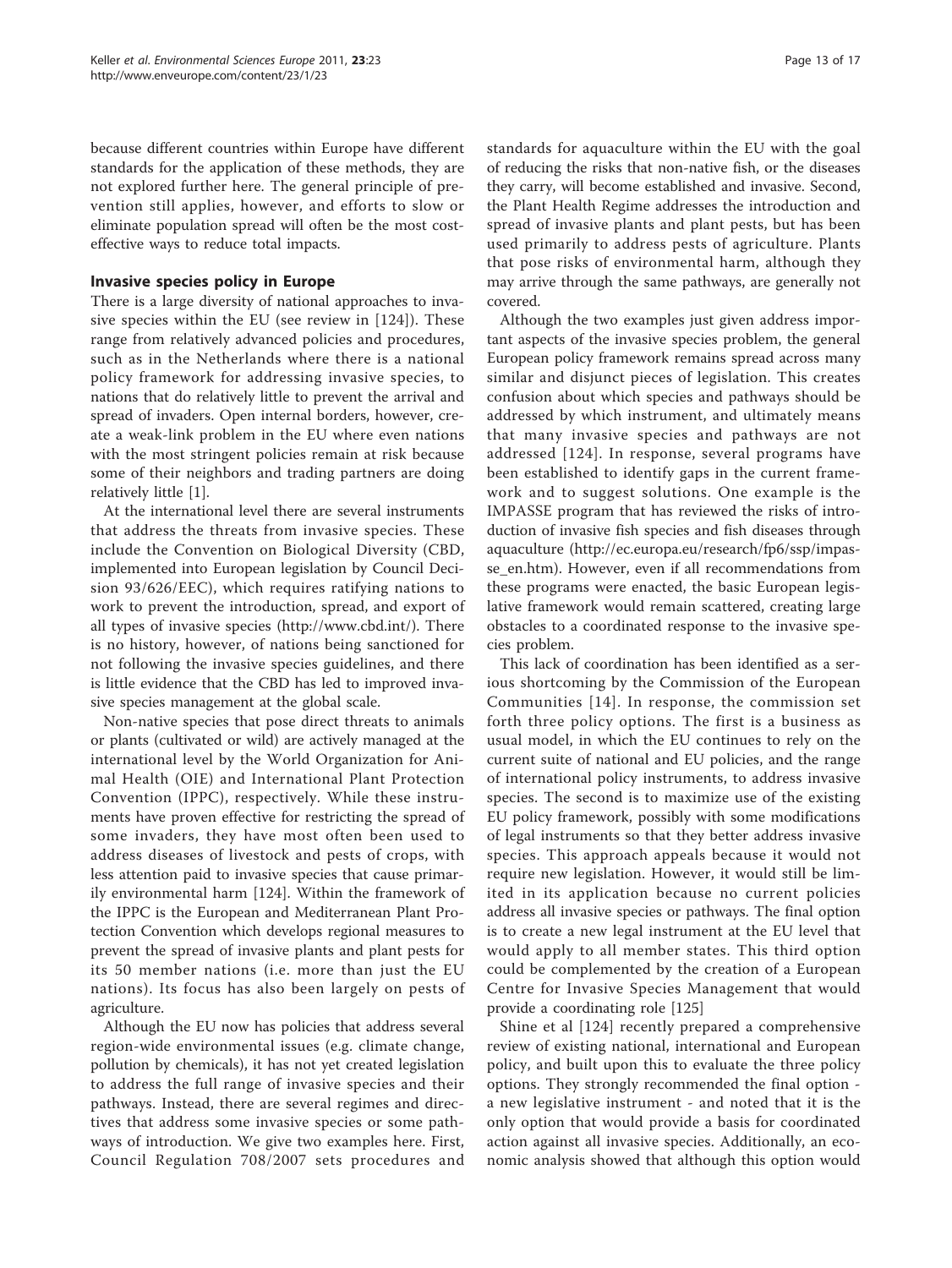<span id="page-14-0"></span>be the most expensive, its costs would be much less than the avoided costs of the invasive species that it would prevent from arriving, or that would be managed more efficiently [\[124\]](#page-17-0). This recommendation is currently under consideration by the EU, and a final decision about policy approach is expected by 2012.

#### Conclusions

Europe's position as a centre for international trade over many centuries has resulted in it having a large number and diversity of established non-native species. Many of these species are invasive and they affect all European habitats. Impacts include loss of native biodiversity, economic losses, and harm to human health. Over the last several decades the field of invasion biology has grown markedly [\[19](#page-15-0)] and has created a growing understanding of the biology of invasive species. One of the emergent insights of invasion biology has been that invasions are an inherently multi-disciplinary issue. More specifically, species are introduced through human economic activities. Without a clear understanding of these activities it is impossible to explain and understand biological invasions. This is clearly illustrated by the importance of propagule pressure as a driver of invasions. Propagule pressure is driven by human activities and is increasingly recognized as a strong factor in many, if not most, invasions.

Where timelines of species non-native species discovery are available, it is clear that the problem of invasions has not been fully addressed by current national or EU policies. Indeed, many European habitats appear to be acquiring new non-native species faster now than at any time in recorded history. Creating and enforcing policies that slow the rate of invasion is difficult for many reasons, including the value derived from many of the pathways that move the most species (e.g. shipping). These policies may be especially difficult in Europe because it is an environmentally heterogeneous region where barriers to the movement of goods have been actively removed to encourage free trade and travel. Despite this difficulty, current deliberations in the EU about developing a comprehensive policy instrument to address invasive species are very promising.

Apart from the policy and management considerations, the spread of non-native species offers many insights into biological and ecological processes as well as into the links between biodiversity, ecosystem functioning, and socio-economic impacts. Many researchers have been attracted to study species invasions because of the complexities, and the possibility to integrate across disciplines in ways that both generate new insight and that can lead to practical policy solutions. By reviewing a broad range of invasive species, and by reviewing both the biological and economic literature,

we hope that this manuscript can make a useful contribution toward a more integrative understanding of species invasions in Europe.

#### Acknowledgements

We thank both the Alexander von Humboldt Foundation and the U. S. National Academy of Sciences for bringing us together at the 16<sup>th</sup> German-American Frontiers of Science Symposium in Potsdam, Germany, June 2010. We especially thank Henner Hollert for inviting us to write this special review paper, and appreciate helpful comments by Ingo Kowarik and two anonymous reviewers. JMJ acknowledges financial support from the Deutsche Forschungsgemeinschaft (DFG; JE 288/4-1).

#### Author details

<sup>1</sup> Program on the Global Environment, University of Chicago, Chicago IL 60637, USA <sup>2</sup> Aquatic Systems Biology Unit, Department of Ecology and Ecosystem Management, Technische Universität München, Mühlenweg 22, 85354 Freising, Germany <sup>3</sup>Department of Biology II, Ludwig-Maximilians-University Munich, Grosshaderner Str. 2, 82152 Planegg-Martinsried, Germany 4 UFZ, Helmholtz Centre for Environmental Research–UFZ, Department of Community Ecology, Theodor-Lieser-Str. 4, 06120 Halle, Germany

#### Authors' contributions

RK, JG, JJ, and IK conceived of and designed this review paper. RK, JG, JJ, and IK each contributed research and draft text sections. RK organized all text into the final version. JG, JJ, and IK contributed equally. All authors read and approved the final manuscript.

#### Competing interests

The authors declare that they have no competing interests.

#### Received: 1 April 2011 Accepted: 20 June 2011 Published: 20 June 2011

#### References

- 1. Perrings C, Burgiel S, Lonsdale WM, Mooney H, Williamson M: [International](http://www.ncbi.nlm.nih.gov/pubmed/20536824?dopt=Abstract) [cooperation in the solution to trade-related invasive species risks.](http://www.ncbi.nlm.nih.gov/pubmed/20536824?dopt=Abstract) Ann NY Acad Sci 2010, 1195:198-212.
- 2. Kolar CS, Lodge DM: [Progress in invasion biology: predicting invaders.](http://www.ncbi.nlm.nih.gov/pubmed/11245943?dopt=Abstract) Trends Ecol Evol 2001, 16:199-204.
- 3. Williamson M: Biological invasions London: Chapman & Hall; 1996.
- Sala OE, Chapin FS, Armesto JJ, Berlow E, Bloomfield J, Dirzo R, Huber-Sanwald E, Huenneke Lf, Jackson RB, Kinzig A, Leemans R, Lodge DM, Mooney HA, Oesterheld M, Poff NL, Sykes MT, Walker BH, Walker M, Wall DH: [Global Biodiversity Scenarios for the Year 2100.](http://www.ncbi.nlm.nih.gov/pubmed/10710299?dopt=Abstract) Science 2000, 287:1770-1774.
- 5. Jeschke JM, Strayer DL: Invasion success of vertebrates in Europe and North America. P Natl Acad Sci USA 2005, 102:7198-7202.
- 6. DAISIE: Handbook of alien species in Europe. Dordrecht: Springer; 2009.
- Vilà M, Basnou C, Pyšek P, Josefsson M, Genovesi P, Gollasch S, Nentwig W, Olenin S, Roques A, Roy D, Hulme PE, DAISIE partners: How well do we understand the impacts of alien species on ecosystem services? A pan-European cross-taxa assessment. Front Ecol Environ 2010, 8:135-144.
- 8. Keller RP, zu Ermgassen PSE, Aldridge D: [Vectors and timing of](http://www.ncbi.nlm.nih.gov/pubmed/19459890?dopt=Abstract) [nonindignenous freshwater species establishment in Great Britain.](http://www.ncbi.nlm.nih.gov/pubmed/19459890?dopt=Abstract) Conserv Biol 2009, 23:1526-1534.
- Hulme PE, Bacher S, Kenis M, Klotz S, Kühn I, Minchin D, Nentwig W, Olenin S, Panov V, Pergl J, Pyšek P, Roques A, Sol D, Solarz W, Vilà M: Grasping at the routes of biological invasions: a framework for integrating pathways into policy. J Appl Ecol 2008, 45:403-414.
- 10. Lambdon PW, Pyšek P, Basnou C, Hejda M, Arianoutsou M, Essl F, Jarosik V, Pergl J, Winter M, Anastasiu P, Andriopoulos P, Bazos I, Brundu G, Celesti-Grapow L, Chassot P, Delipetrou P, Josefsson M, Kark S, Klotz S, Kokkoris Y, Kühn I, Marchante H, Perglova I, Pino J, Vilà M, Zikos A, Roy D, Hulme PE: Alien flora of Europe: species diversity, temporal trends, geographical patterns and research needs. Preslia 2008, 80:101-149.
- 11. Kowarik I: Biologische Invasionen: Neophyten und Neozoen in Mitteleuropa. 2 edition. Stuttgart: Ulmer; 2010.
- 12. Kowarik I: Time lags in biological invasions with regard to the success and failure of alien species. In Plant Invasions: General Aspects and Special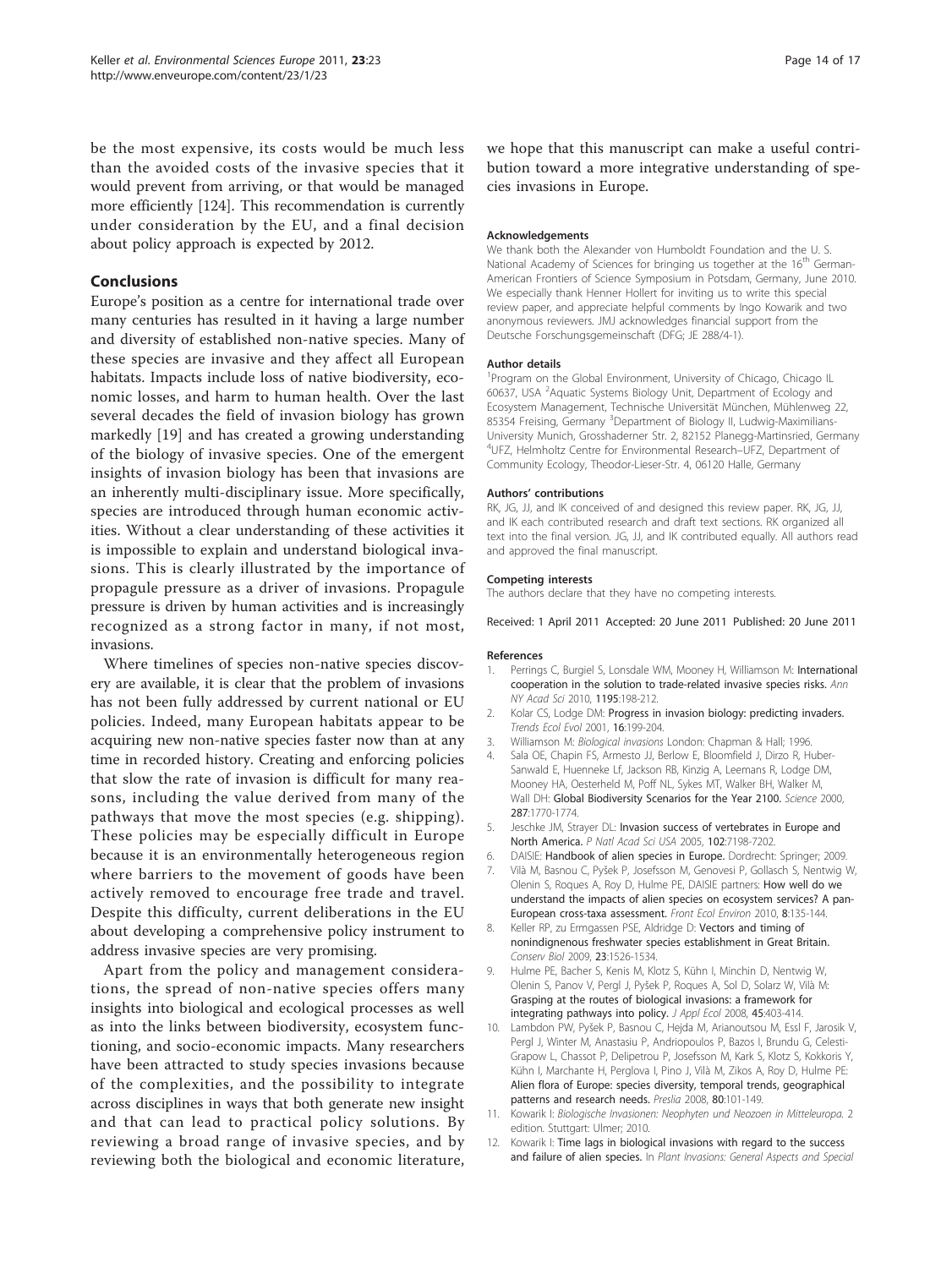<span id="page-15-0"></span>Problems. Edited by: Pyšek P, Prach K, Rejmánek M, Wade M. Amsterdam: SPB Academic Publishing; 1995:15-38.

- 13. Essl F, Dullinger S, Rabitsch W, Hulme PE, Huelber K, Jarošík V, Kleinbauer I, Krausmann F, Kühn I, Nentwig W, Vilà M, Genovesi P, Gherardi F, Desprez-Loustau ML, Roques A, Pyšek P: Socio-economic legacy yields an invasion debt. P Natl Acad Sci USA 2011, 108:203-207.
- 14. Commission of the European Communities: Towards a strategy on invasive species. 2008 [[http://ec.europa.eu/environment/nature/](http://ec.europa.eu/environment/nature/invasivealien/docs/1_EN_ACT_part1_v6.pdf) [invasivealien/docs/1\\_EN\\_ACT\\_part1\\_v6.pdf\]](http://ec.europa.eu/environment/nature/invasivealien/docs/1_EN_ACT_part1_v6.pdf), Communication from the Commission to the Council, the European Parliament, the European Economic and Social Committee and the Committee of Regions. COM (2008) 789 final.
- 15. Council of the European Union: A mid-term assessment of implementing the EU Biodiversity Action Plan and Towards an EU Strategy on Invasive Alien Species - Council conclusions. 2009 [[http://register.consilium.europa.](http://register.consilium.europa.eu/pdf/en/09/st11/st11412.en09.pdf) [eu/pdf/en/09/st11/st11412.en09.pdf\]](http://register.consilium.europa.eu/pdf/en/09/st11/st11412.en09.pdf), Information Note 11412/09.
- 16. Lodge DM: [Biological invasions: lessons for ecology.](http://www.ncbi.nlm.nih.gov/pubmed/21236129?dopt=Abstract) Trends Ecol Evol 1993, 8:133-137.
- 17. Sax DF, Stachowicz JJ, Brown JH, Bruno JF, Dawson MN, Gaines SD, Grosberg RK, Hastings A, Holt RD, Mayfield MM, O'Connor MI, Rice WR: [Ecological and evolutionary insights from species invasions.](http://www.ncbi.nlm.nih.gov/pubmed/17640765?dopt=Abstract) Trends Ecol Evol 2007, 22:465-471.
- 18. Richardson DM, (ed): Fifty Years of Invasion Ecology The Legacy of Charles Elton Chichester (UK): Wiley-Blackwell; 2011.
- 19. Richardson DM, Pyšek P, Rejmánek M, Barbour MG, Panetta FD, West CJ: Naturalization and invasion of alien plants: concepts and definitions. Divers Distrib 2000, 6:93-107.
- 20. Colautti RI, MacIsaac HJ: A neutral terminology to define 'invasive' species. Divers Distrib 2004, 10:135-141.
- 21. Jeschke JM: Across islands and continents, mammals are more successful invaders than birds. Divers Distrib 2008, 14:913-916.
- 22. Thellung A: [La flore adventice de Montpellier.](http://www.ncbi.nlm.nih.gov/pubmed/21698787?dopt=Abstract) Mémoires de la Société nationale des Sciences naturelles et mathématiques de Cherbourg 1912, 38:57-728.
- 23. Thellung A: Pflanzenwanderungen unter dem Einfluss des menschen. Beibl Bot jahrb Syst 1915, 53:37-66.
- 24. Wilson JRU, Dormontt EE, Prentis PJ, Lowe AJ, Richardson DM: [Something](http://www.ncbi.nlm.nih.gov/pubmed/19178981?dopt=Abstract) [in the way you move: dispersal pathways affect invasion success.](http://www.ncbi.nlm.nih.gov/pubmed/19178981?dopt=Abstract) Trends Ecol Evol 2009, 24:136-144.
- 25. Kowarik I, von der Lippe M: Pathways in plant invasions. In Biological Invasions. Edited by: Nentwig W. Berlin: Springer; 2007:29-47.
- 26. Holdich DM, Rogers WD, Reynolds JD: Native and alien crayfish in the British Isles. In Crayfish in Europe as alien species: how to make the best of a bad situation?. Edited by: Gherardi F, Holdich DM. Rotterdam: AA Balkema; 1999:221-235.
- 27. Benedict MQ, Levine RS, Hawley WA, Lounibos LP: Spread of the tiger: global risk of invasion by the mosquito Aedes albopictus. Vector-Borne Zoonot 2007, 7:76-85.
- 28. Keller RP, Drake JM, Drew M, Lodge DM: Linking environmental conditions and ship movements to estimate invasive species transport across the global shipping network. Divers Distrib 2011, 17:93-102.
- 29. Olenin S, Minchin D, Daunys D, Ziako A: Pathways of aquatic invasions in Europe. In Atlas of Biodiversity Risk. Edited by: Settele J, Penev LD, Georgiev TA, Grabaum R, Grobelnik V, Hammen V, Klotz S, Kotarac M, Kühn I. Sofia (Bulgaria): Pensoft; 2010:138-139.
- 30. Augustin S, Guichard S, Heitland W, Freise J, Svatoš A, Gilbert M: Monitoring and dispersal of the invading Gracillariidae Cameraria ohridella. J Appl Entomol 2009, 133:58-66.
- 31. Genovesi P, Bacher S, Kobelt M, Pascal M, Scalera R: Alien mammals of Europe. In Handbook of Alien Species in Europe. Edited by: DAISIE. Dordrecht: Springer; 2009:119-128.
- 32. Kark S, Solarz W, Chiron F, Clergeau P, Shirley S: Alien birds, amphibians and reptiles of Europe. In Handbook of Alien Species in Europe. Edited by: DAISIE. Dordrecht: Springer; 2009:105-118.
- 33. Roques A, Rabitsch W, Rasplus JY, Lopez-Vaamonde C, Nentwig W, Kenis M: Alien terrestrial invertebrates of Europe. In Handbook of Alien Species in Europe. Edited by: DAISIE. Dordrecht: Springer; 2009:63-79.
- 34. Pyšek P, Lambdon PW, Arianoutsou M, Kühn I, Pino J, Winter M: Alien vascular plants of Europe. In Handbook of Alien Species in Europe. Edited by: DAISIE. Dordrecht: Springer; 2009:43-61.
- 35. Bourke PMA: Emergence of potato blight, 1843-46. Nature 1964, 203:805-808.
- 36. Galil BS, Gollasch S, Minchin D, Olenin S: Alien marine biota of Europe. In Handbook of Alien Species in Europe. Edited by: DAISIE. Dordrecht: Springer; 2009:93-104.
- 37. Gherardi F, Gollasch S, Minchin D, Olenin S, Panov VE: Alien invertebrates and fish in European inland waters. In Handbook of Alien Species in Europe. Edited by: DAISIE. Dordrecht: Springer; 2009:81-92.
- 38. Leuven RSEW, van der Velde G, Baijens I, Snijders J, van der Zwart C, Lenders HJR, bij de Vaate A: The river Rhine: a global highway for dispersal of aquatic invasive species. Biol Invasions 2009, 11:1989-2008.
- 39. Sol D, Vilà M, Kühn I: The comparative analysis of historical alien introductions. Biol Invasions 2008, 10:1119-1129.
- 40. Darwin C: On the Origin of Species by Means of Natural Selection, or the Preservation of Favoured Races in the Struggle for Life. London: Murray; 1859.
- 41. Cadotte MW: Darwin to Elton: early ecology and the problem of invasive species. In Conceptual Ecology and Invasion Biology: Reciprocal Approaches to Nature. Edited by: Cadotte MW, McMahon SM, Fukami T. Dordrecht: Springer; 2006:15-33.
- 42. Elton CS: The ecology of invasions by animals and plants. London: Methuen; 1958.
- 43. Levine JM, D'Antonio CM: Elton revisited: A review of evidence linking diversity and invasibility. Oikos 1999, 87:15-26.
- 44. Deutschewitz K, Lausch A, Kühn I, Klotz S: Native and alien plant species richness in relation to spatial heterogeneity on a regional scale in Germany. Global Ecol Biogeogr 2003, 12:299-311.
- 45. Stohlgren TJ, Barnett DT, Kartesz JT: The rich get richer: patterns of plant invasions in the United States. Front Ecol Environ 2003, 1:11-14.
- 46. Fridley JD, Stachowicz JJ, Naeem S, Sax DF, Seabloom EW, Smith MD, Stohlgren TJ, Tilman D, Von Holle B: [The invasion paradox: Reconciling](http://www.ncbi.nlm.nih.gov/pubmed/17489447?dopt=Abstract) [pattern and process in species invasions.](http://www.ncbi.nlm.nih.gov/pubmed/17489447?dopt=Abstract) Ecology 2007, 88:3-17.
- 47. Kühn I, Klotz S: From Ecosystem invasibility to local, regional and global patterns of invasive species. In Biological Invasions. Edited by: Nentwig W. Heidelberg: Springer; 2007:181-196.
- 48. Duncan RP, Blackburn TM, Sol D: The ecology of bird introductions. Annu Rev Ecol Evol S 2003, 34:71-98.
- 49. Leprieur F, Beauchard O, Blanchet S, Oberdorff T, Brosse S: [Fish invasions in](http://www.ncbi.nlm.nih.gov/pubmed/18254661?dopt=Abstract) the world'[s river systems: when natural processes are blurred by human](http://www.ncbi.nlm.nih.gov/pubmed/18254661?dopt=Abstract) [activities.](http://www.ncbi.nlm.nih.gov/pubmed/18254661?dopt=Abstract) PLoS Biol 2008, 6:e28, 2008.
- 50. Blackburn TM, Cassey P, Lockwood JL: The island biogeography of exotic bird species. Global Ecol Biogeogr 2008, 17:246-251.
- 51. Chiron F, Shirley S, Kark S: Human-related processes drive the richness of exotic birds in Europe. P Roy Soc B-Biol Sci 2009, 276:47-53.
- 52. Jeschke JM, Genovesi P: Do biodiversity and human impact influence the introduction or establishment of alien mammals? Oikos 2011, 120:57-64.
- 53. Kühn I, May R, Brandl R, Klotz S: Plant distribution patterns in Germany Will aliens match natives? Feddes Repertorium 2003, 114:559-573.
- 54. Pino J, Font X, Carbo J, Jove M, Pallares L: Large-scale correlates of alien plant invasion in Catalonia (NE of Spain). Biol Conserv 2005, 122:339-350.
- 55. Pyšek P, Kucera T, Jarosik V: Plant species richness of nature reserves: the interplay of area, climate and habitat in a central European landscape. Global Ecol Biogeogr 2002, 11:279-289.
- 56. Gasso N, Sol D, Pino J, Dana ED, Lloret F, Sanz-Elorza M, Sobrino E, Vilà M: Exploring species attributes and site characteristics to assess plant invasions in Spain. Divers Distrib 2009, 15:50-58.
- 57. Chytrý M, Pyšek P, Wild J, Pino J, Maskell LC, Vilà M: European map of alien plant invasions based on the quantitative assessment across habitats. Divers Distrib 2009, 15:98-107, 2009.
- 58. Davis MA, Grime JP, Thompson K: Fluctuating resources in plant communities: a general theory of invasibility. J Ecol 2000, 88:528-534.
- 59. Britton-Simmons KH, Abbott KC: Short- and long-term effects of disturbance and propagule pressure on biological invasion. J Ecol 2008, 96:68-77.
- 60. di Castri F: History of biological invasions with special emphasis on the Old World. In Biological Invasions: A Global Perspective. Edited by: Drake JA, Mooney HA, di Castri F, Groves RH, Kruger FJ, Rejmánek M, Williamson M. Chichester UK: John Wiley and Sons; 1989:1-30.
- 61. Becker T, Dietz H, Billeter R, Buschmann H, Edwards PJ: Altitudinal distribution of alien plant species in the Swiss Alps. Perspect Plant Ecol 2005, 7:173-183.
- 62. Pyšek P, Jarošík V, Hulme PE, Kühn I, Wild J, Arianoutsou M, Bacher S, Chiron F, Didžiulis V, Essl F, Genovesi P, Gherardi F, Hejda M, Kark S,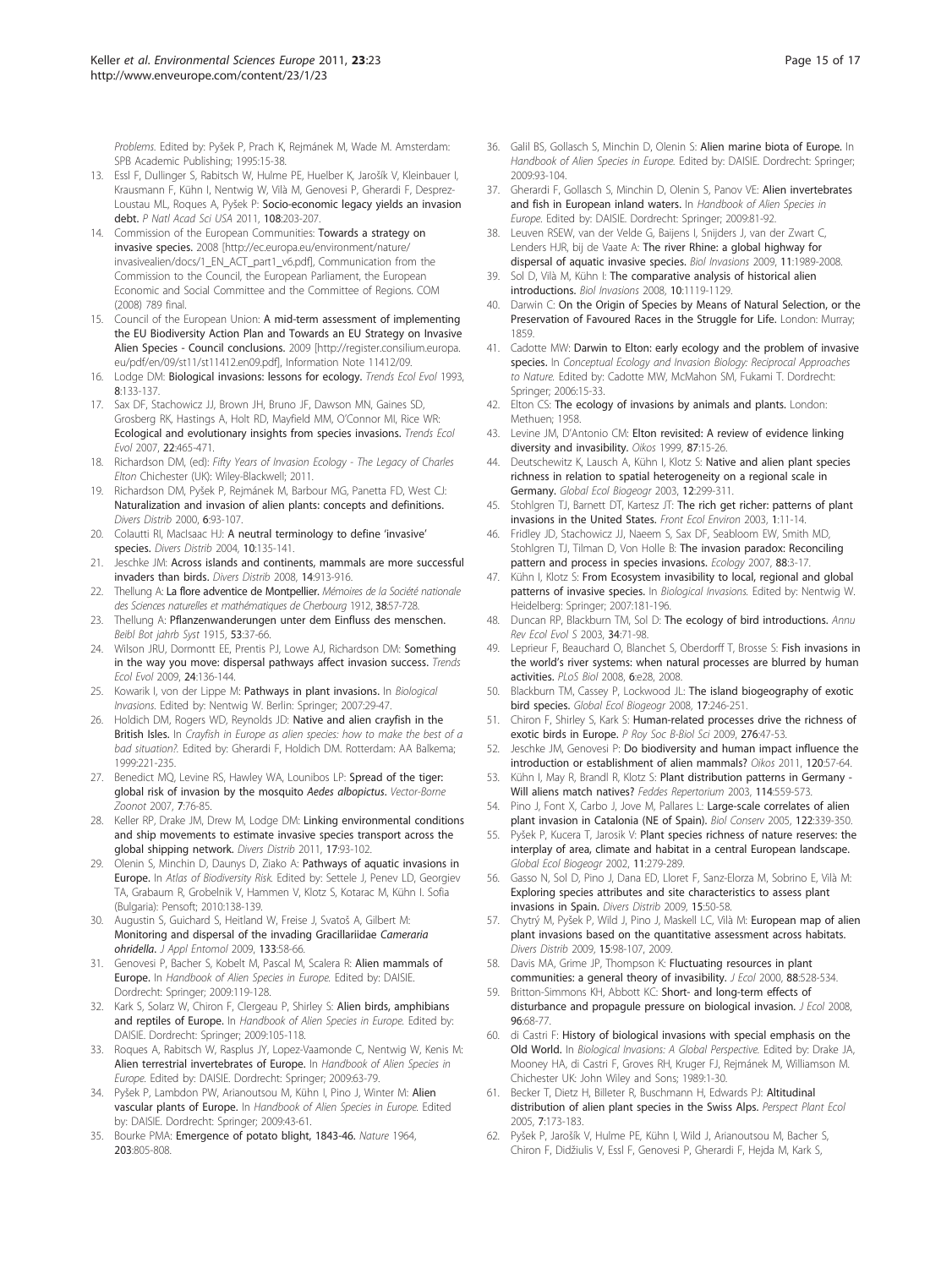<span id="page-16-0"></span>Lambdon PW, Desprez-Loustau ML, Nentwig W, Pergl J, Poboljšaj K, Rabitsch W, Roques A, Roy DB, Shirley S, Solarz W, Vilà M, Winter M: Disentangling the role of environmental and human pressures on biological invasions across Europe. P Natl Acad Sci USA 2010, 107:12157-12162.

- 63. Galil BS: A sea under siege alien species in the Mediterranean. Biol Invasions 2000, 2:177-186.
- 64. Leppäkoski E, Olenin S, Gollasch S: The Baltic Sea: a field laboratory for invasion biology. In Invasive Aquatic Species of Europe: Distribution, Impacts and Management. Edited by: Leppäkoski E, Gollasch S, Olenin S. Dordrecht: Kluwer; 2002:253-259.
- 65. Panov VE, Bychenkov DE, Berezina NA, Maximov AA: Alien species introductions in the eastern Gulf of Finland: current state and possible management options. Proc Est Acad Sci Biol Ecol 2003, 52:254-267.
- 66. Panov V, Dgebuadze Y, Shiganova T, Filippov A, Minchin D: A risk assessment of biological invasions: inland waterways of Europe - the northern invasion corridor case study. In Biological Invaders in Inland Waters: Profiles, Distribution, and Threats. Edited by: Gherardi F. Dordrecht: Springer; 2007:639-656.
- 67. Wolff WJ, Reise K: Oyster imports as a vector for the introduction of alien species into northern and western European coastal waters. In Invasive Aquatic Species of Europe: Distribution, Impacts and Management. Edited by: Leppäkoski E, Gollasch S, Olenin S. Dordrecht: Kluwer; 2002:193-205.
- 68. Baker HG: The evolution of weeds. Annu Rev Ecol Syst 1974, 5:1-24.
- 69. Jeschke JM, Strayer DL: Determinants of vertebrate invasion success in Europe and North America. Global Change Biol 2006, 12:1608-1619.
- 70. Pyšek P, Richardson DM: Traits Associated with Invasiveness in Alien Plants: Where Do we Stand? In Biological Invasions. Edited by: Nentwig W. Dordrecht: Springer; 2007:97-125.
- 71. Genovesi P, Shine C: European strategy on invasive alien species. Strasbourg: Council of Europe Publishing; 2004.
- 72. Weber E, Köhler B, Gelpke G, Perrenoud A, Gigon A: Schlüssel zur Einteilung von Neophyten in der Schweiz in die Schwarze Liste oder die Watch-Liste. Bot Helv 2005, 115:169-194.
- 73. Gederaas L, Salvesen I, Viken Å: Norwegian Black List 2007: Ecological risk analysis of alien species. Trondheim: Artsdatabanken; 2007.
- 74. Parrott D, Roy S, Baker R, Cannon R, Eyre D, Hill M, Wagner M, Preston C, Roy H, Beckmann B, Copp GH, Edmons N, Ellis J, Laing I, Britton R, Gozlan RE, Mumford J: Horizon scanning for new invasive non-native animal spe-cies in England. Sheffield: Natural England; 2009.
- 75. Nehring S, Essl F, Klingenstein F, Nowack C, Rabitsch W, Stöhr O, Wiesner C, Wolter C: Schwarze Liste invasiver Arten: Kriteriensystem und Schwarze Listen invasiver Fische für Deutschland und für Österreich. Bonn (Germany): Bundesamt für Naturschutz; 2010.
- 76. Keller RP, Drake JM: Trait based risk assessment for invasive species. In Bioeconomics of Invasive Species: Integrating Ecology, Economics, Policy and Management. Edited by: Keller RP, Lodge DM, Lewis MA, Shogren JF. New York: Oxford University Press; 2009:44-62.
- 77. Hayes KR, Barry SC: Are there any consistent predictors of invasion success? Biol Invasions 2008, 10:483-506.
- 78. Lockwood JL, Cassey P, Blackburn T: [The role of propagule pressure in](http://www.ncbi.nlm.nih.gov/pubmed/16701373?dopt=Abstract) [explaining species invasions.](http://www.ncbi.nlm.nih.gov/pubmed/16701373?dopt=Abstract) Trends Ecol Evol 2005, 20:223-228.
- 79. Blackburn TM, Duncan RP: Establishment patterns of exotic birds are constrained by non-random patterns in introduction. J Biogeogr 2001, 28:927-939.
- 80. Sol D, Duncan RP, Blackburn TM, Cassey P, Lefebvre L: Big brains, enhanced cognition, and response of birds to novel environments. P Natl Acad Sci USA 2005, 102:5460-5465.
- 81. Cassey P, Blackburn T, Russell GJ, Jones KE, Lockwood JL: Influences on the transport and establishment of exotic bird species: an analysis of the parrots (Psittaciformes) of the world. Global Change Biol 2004, 10:417-426.
- 82. Blackburn TM, Cassey P, Lockwood JL: The role of species traits in the establishment success of exotic birds. Global Change Biol 2009, 15:2852-2860.
- 83. Hanspach J, Kühn I, Pyšek P, Boos E, Klotz S: Correlates of naturalization and occupancy of introduced ornamentals in Germany. Perspect Plant Ecol 2008, 10:241-250.
- 84. Williamson M, Dehnen-Schmutz K, Kühn I, Hill M, Klotz S, Milbau A, Stout J, Pyšek P: The distribution of range sizes of native and alien plants in four European countries and the effects of residence time. Divers Distrib 2009, 15:158-166.
- 85. Pyšek P, Jarošik V, Pergl J, Randall R, Chytrý M, Kühn I, Tichy L, Danihelka J, Jun JC, Sádlo J: The global invasion success of Central European plants is related to distribution characteristics in their native range and species traits. Divers Distrib 2009, 15:891-903, 2009a.
- 86. van Kleunen M, Weber E, Fischer M: [A meta-analysis of trait differences](http://www.ncbi.nlm.nih.gov/pubmed/20002494?dopt=Abstract) [between invasive and non-invasive plant species.](http://www.ncbi.nlm.nih.gov/pubmed/20002494?dopt=Abstract) Ecol Lett 2010, 13:235-245.
- 87. Dawson W, Fischer M, van Kleunen M: The maximum relative growth rate of common UK plant species is positively associated with their global invasiveness. Global Ecol Biogeogr 2011, 20:299-306.
- 88. Küster EC, Kühn I, Bruelheide H, Klotz S: Trait interactions help explain plant invasion success in the German flora. J Ecol 2008, 96:860-868.
- 89. Thompson K, Davis MA: [Why research on traits of invasive plants tells us](http://www.ncbi.nlm.nih.gov/pubmed/21334760?dopt=Abstract) [very little.](http://www.ncbi.nlm.nih.gov/pubmed/21334760?dopt=Abstract) Trends Ecol Evol 2011, 26:155-156.
- 90. Paavola M, Olenin S, Leppäkoski E: Are invasive species most successful in habitats of low native species richness across European brackish water seas? Estuar Coast Shelf S 2005, 64:738-750.
- 91. Strayer D, Downing JA, King TL, Layer JB, Newton TJ, Nichols SJ: Changing perspectives on pearly mussels, North America's most imperiled animals. BioScience 2004, 54:429-439.
- 92. Geist J: Strategies for the conservation of endangered freshwater pearl mussels (Margaritifera margaritifera L.): a synthesis of Conservation Genetics and Ecology. Hydrobiologia 2010, 644:69-88.
- 93. Keller RP, Drake JM, Lodge DM: Fecundity as a basis for risk assessment of nonindigenous freshwater molluscs. Conserv Biol 2007, 21:191-200.
- 94. Karatayev AY, Burlakova LE, Padilla DK, Matitsky SE, Olenin S: Invaders are not a random selection of species. Biol Invasions 2009, 11:2009-2019.
- 95. Strayer DL, Eviner VT, Jeschke JM, Pace ML: [Understanding the long-term](http://www.ncbi.nlm.nih.gov/pubmed/16859805?dopt=Abstract) [effects of species invasions.](http://www.ncbi.nlm.nih.gov/pubmed/16859805?dopt=Abstract) Trends Ecol Evol 2006, 21:645-651.
- 96. Bisby FA, Roskov YR, Orrell TM, Nicolson D, Paglinawan LE, Bailly N, Kirk PM, Bourgoin T, Baillargeon G: Species 2000 & ITIS Catalogue of Life: 2010 Annual Checklist.[<http://www.catalogueoflife.org/annual-checklist/2010>], Accessed 30 July 2010.
- 97. Pyšek P, Richardson DM, Rejmánek M, Webster BL, Williamson M, Kirschner J: Alien plants in checklists and floras: towards better communication between taxonomists and ecologists. Taxon 2004, 53:131-143.
- 98. Gherardi F, Bertolino S, Bodon M, Casellato S, Cianfanelli S, Ferraguti M, Lori E, Mura G, Nocita A, Riccardi N, Rossetti G, Rota E, Scalera R, Zerunian S, Tricarico E: Animal xenodiversity in Italian inland waters: distribution, modes of arrival, and pathways. Biol Invasions 2008, 10:435-454.
- Kettunen M, Genovesi P, Gollasch S, Pagad S, Starfinger U, ten Brink P, Shine C: Technical support to EU strategy on invasive alien species (IAS) - Assessment of the impacts of IAS in Europe and the EU. Brussels: Institute for European Environmental Policy; 2009.
- 100. Kumschick S, Nentwig W: Some alien birds have as severe an impact as the most effectual alien mammals in Europe. Biol Conserv 2010, 143:2757-2762.
- 101. Nentwig W, Kühnel E, Bacher S: [A generic impact-scoring system applied](http://www.ncbi.nlm.nih.gov/pubmed/19604296?dopt=Abstract) [to alien mammals in Europe.](http://www.ncbi.nlm.nih.gov/pubmed/19604296?dopt=Abstract) Conserv Biol 2010, 24:302-311.
- 102. Vilà M, Weber E, D'Antonio CM: Conservation implications of invasion by plant hybridization. Biol Invasions 2000, 2:207-217.
- 103. Pyšek P, Cock MJW, Nentwig W, Ravn HP, (Eds): Ecology and management of giant hogweed (Heracleum mantegazzianum). Wallingford (UK): CABI; 2007.
- 104. Reinhardt F, Herle M, Bastiansen F, Streit B: Ökonomische Folgen der Ausbreitung von gebietsfremden Organismen in Deutschland Berlin: Umweltbundesamt; 2003.
- 105. Andreu J, Vilà M, Hulme PE: [An assessment of stakeholder perceptions](http://www.ncbi.nlm.nih.gov/pubmed/19214625?dopt=Abstract) [and management of noxious alien plants in Spain.](http://www.ncbi.nlm.nih.gov/pubmed/19214625?dopt=Abstract) Environ Manage 2009, 43:1244-1255.
- 106. Dudgeon D, Arthington AH, Gessner MO, Kawabata ZI, Knowler DJ, Lévêque C, Naiman RJ, Prieur-Richard AH, Soto D, Stiassny MLJ, Sullivan CA: [Freshwater biodiversity: importance, threats, status and conservation](http://www.ncbi.nlm.nih.gov/pubmed/16336747?dopt=Abstract) [challenges.](http://www.ncbi.nlm.nih.gov/pubmed/16336747?dopt=Abstract) Biol Rev 2006, 81:163-182.
- 107. Geist J: Integrative freshwater ecology and biodiversity conservation. Ecol Indic 2011.
- 108. Souty-Grosset C, Holdich DM, Noel PY, Reynolds JD, Haffner P, (Eds): Atlas of crayfish in Europe. Paris: Museum National d'Histoire Naturelle; 2006, Patrimonines Naturels 64.